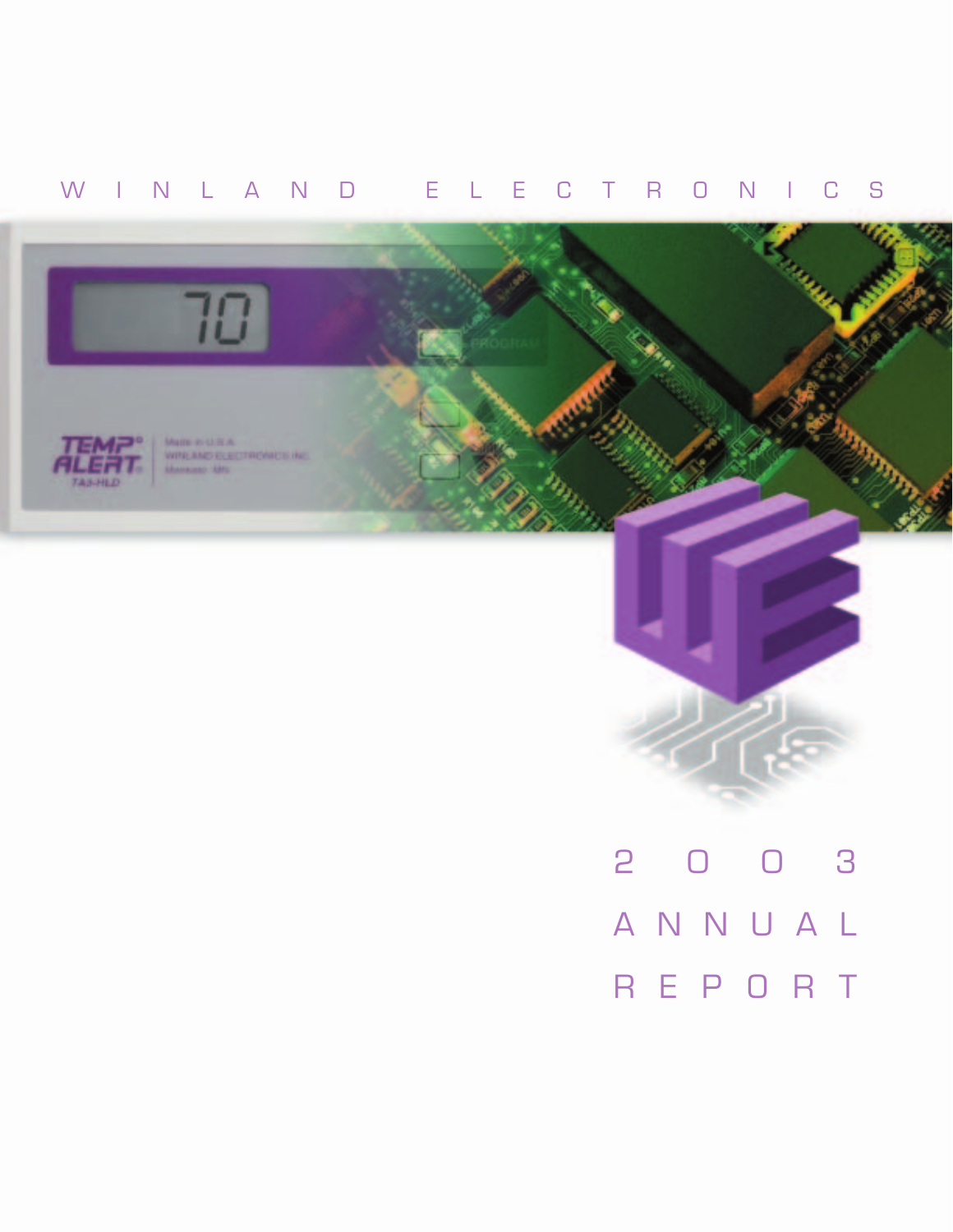

# **BUSINESS DESCRIPTION**



From Concept to Product Realization, Winland Electronics (AMEX: WEX) provides a comprehensive range of design, engineering and Electronic Manufacturing Services (EMS) to Original Equipment Manufacturing (OEM) companies in a wide variety of industries.

As a Concept to Product Realization Company, Winland provides customers with multiple entry points for product design and manufacturing services, allowing them to choose the appropriate services to meet their unique requirements.

Winland also leverages its extensive design and manufacturing services to develop proprietary products for the Environmental Security Products market, including sensors and alarm products that monitor power, water, temperature, humidity and vehicle detection. Winland distributes these products through an established channel of more than 500 alarm and security dealers.

## BUSINESS BREAKDOWN

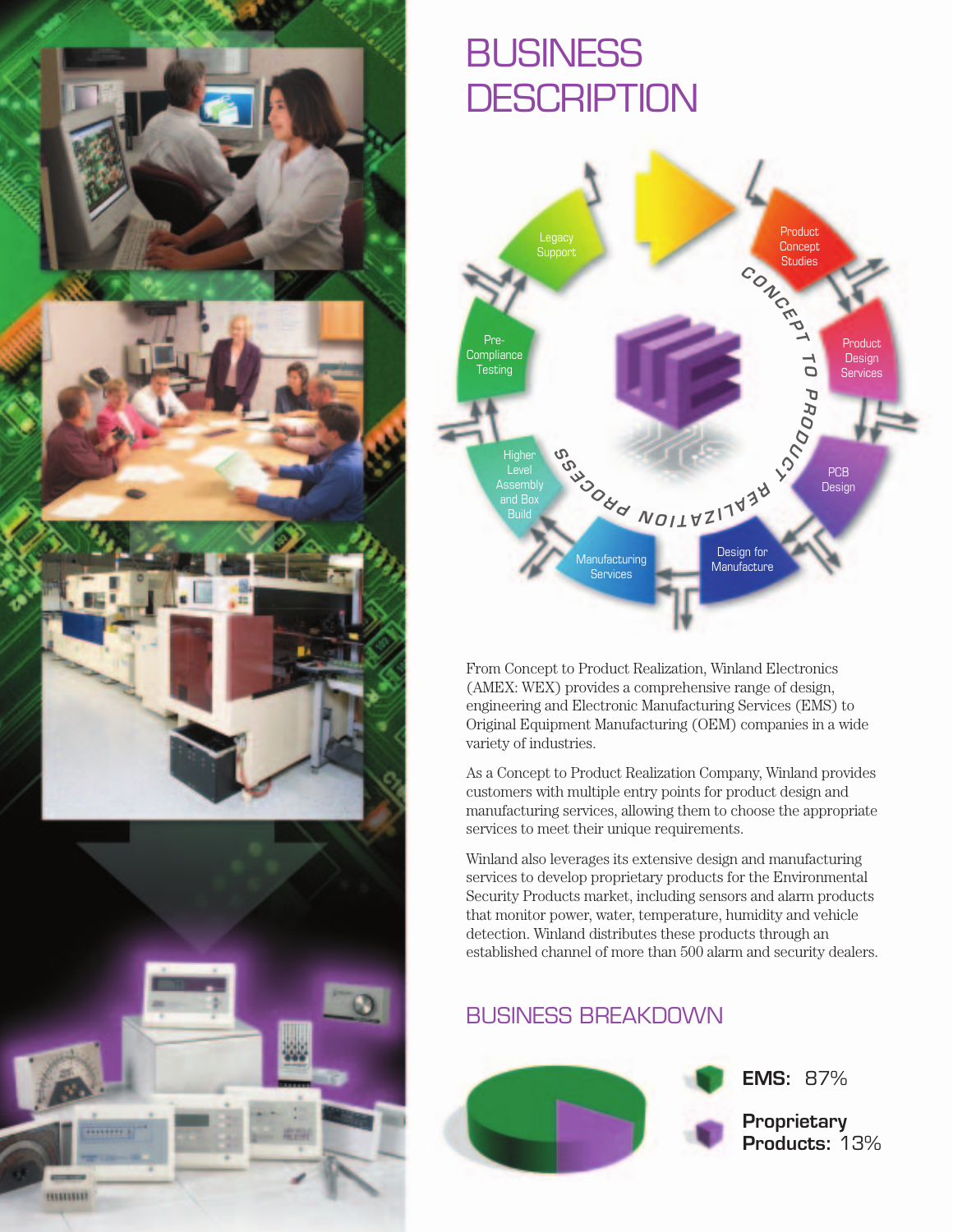| <b>CONTENTS</b> |                                              |  |
|-----------------|----------------------------------------------|--|
|                 |                                              |  |
|                 | Market for the Company's Common Stock  4     |  |
|                 | Management's Discussion and Analysis 5-11    |  |
|                 |                                              |  |
|                 |                                              |  |
|                 |                                              |  |
|                 | Winland At A Glance  Inside Back Cover       |  |
|                 | Directors and Executive Officers  Back Cover |  |
|                 |                                              |  |

# FINANCIAL HIGHLIGHTS

|                                                                 |                  | Year Ended December 31, |               |             |
|-----------------------------------------------------------------|------------------|-------------------------|---------------|-------------|
|                                                                 | 2003             | 2002                    |               | 2001        |
| <b>FOR THE YEAR</b>                                             |                  |                         |               |             |
| Net Sales                                                       | \$<br>19,464,121 | \$<br>18,097,465        | $\mathcal{S}$ | 15,394,754  |
| Net Income (Loss)                                               | \$<br>1,048,263  | \$<br>1,077,805         | \$            | (876, 729)  |
| Earnings (Loss) Before Income Tax                               | \$<br>1,720,263  | \$<br>1,211,805         | \$            | (1,002,329) |
| PER SHARE DATA (As adjusted for 12/31/03 1.1-for-1 stock split) |                  |                         |               |             |
| Diluted Earning (Loss) Per share                                | \$<br>0.30       | \$<br>0.32              | \$            | (0.27)      |
| Weighted Average Common Shares                                  |                  |                         |               |             |
| <b>Outstanding Including Potentially</b>                        |                  |                         |               |             |
| Dilutive Shares                                                 | 3,484,841        | 3,374,030               |               | 3,249,541   |
| <b>AT YEAR END</b>                                              |                  |                         |               |             |
| Total Shareholder's Equity                                      | \$<br>5,660,754  | \$<br>4,524,157         | \$            | 3,431,160   |
| Long-term Debt                                                  | \$<br>1,248,671  | \$<br>2,098,083         | \$            | 2,453,909   |
| <b>Total Assets</b>                                             | \$<br>9,634,122  | \$<br>9,091,641         | \$            | 9,815,151   |



| \$1.2           | <b>NET INCOME OR (LOSS)</b> | (In Millions) |      |
|-----------------|-----------------------------|---------------|------|
| 1.0             |                             |               |      |
| .8              |                             |               |      |
| .6              |                             |               |      |
| $\overline{.4}$ |                             |               |      |
| $\cdot$         |                             |               |      |
| $\mathbf 0$     |                             |               |      |
| $-.2$           |                             |               |      |
| $-.4$           |                             |               |      |
| $-6$            |                             |               |      |
| $-0.8$          |                             |               |      |
| $-1.0$          |                             |               |      |
|                 | 2003                        | 2002          | 2001 |

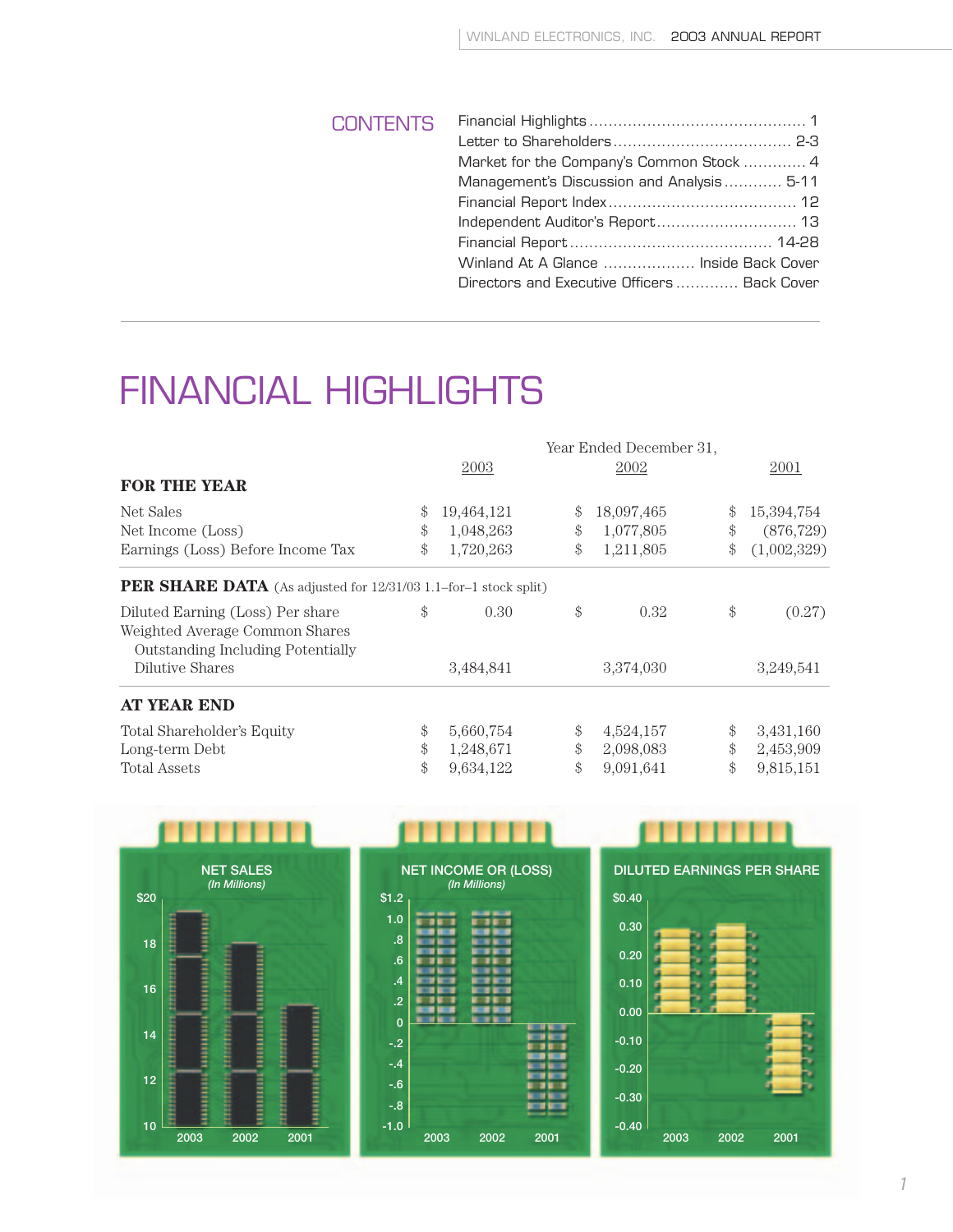# LETTER TO OUR SHAREHOLDERS



Dear Fellow Shareholders,

We completed another successful year at Winland. We have demonstrated continued profitability quarter after quarter for the last two years and further improved our strong balance sheet. These accomplishments position us to take advantage of opportunities to grow our business. Sales increases were modest in 2003, and, as we predicted when writing last year's letter, customers proceeded cautiously with their plans and with their product rollouts. However, we are beginning to see increased activity with our prospective and our existing customers. Additionally, industry indicators are more favorable with sustainable growth indicated by many analysts for late 2004.

#### 2003 YEAR IN REVIEW:

Existing customers have again played a major role in our sales growth during 2003. While we were able to establish relationships with several new customers during the year, their contribution to our revenues for 2003 was not of a magnitude that warrants mentioning, with one exception. In December, Parker Hannifin awarded to us a network procurement contract that we expect to generate \$1.5 to \$2.0 million in annual revenue over time. During 2003, we added strength to our sales staff and increasingly sought business from customers that require our complete range of services from design to manufacturing. The value we offer our customers is a responsive, seamless partnership that enriches their opportunities and reinforces their success. We have updated our business management system with the move to the ISO-9001-2000 standard, and we have implemented many cost and quality improvement efforts indicative of a world-class facility.

We also reinforced our sales effort in our proprietary product business unit with the addition of a sales manager to better take advantage of current and future opportunities in the security product market. Proprietary products represented 13 percent of our revenue in 2003, an amount we hope to increase in the coming years. In addition, we improved our pre-tax earnings by 42 percent compared to 2002. This tremendous accomplishment allowed us to deliver diluted earnings per share of \$0.30 on a fully taxed basis, nearly matching last year's earnings per share figure despite the tax burden and increase in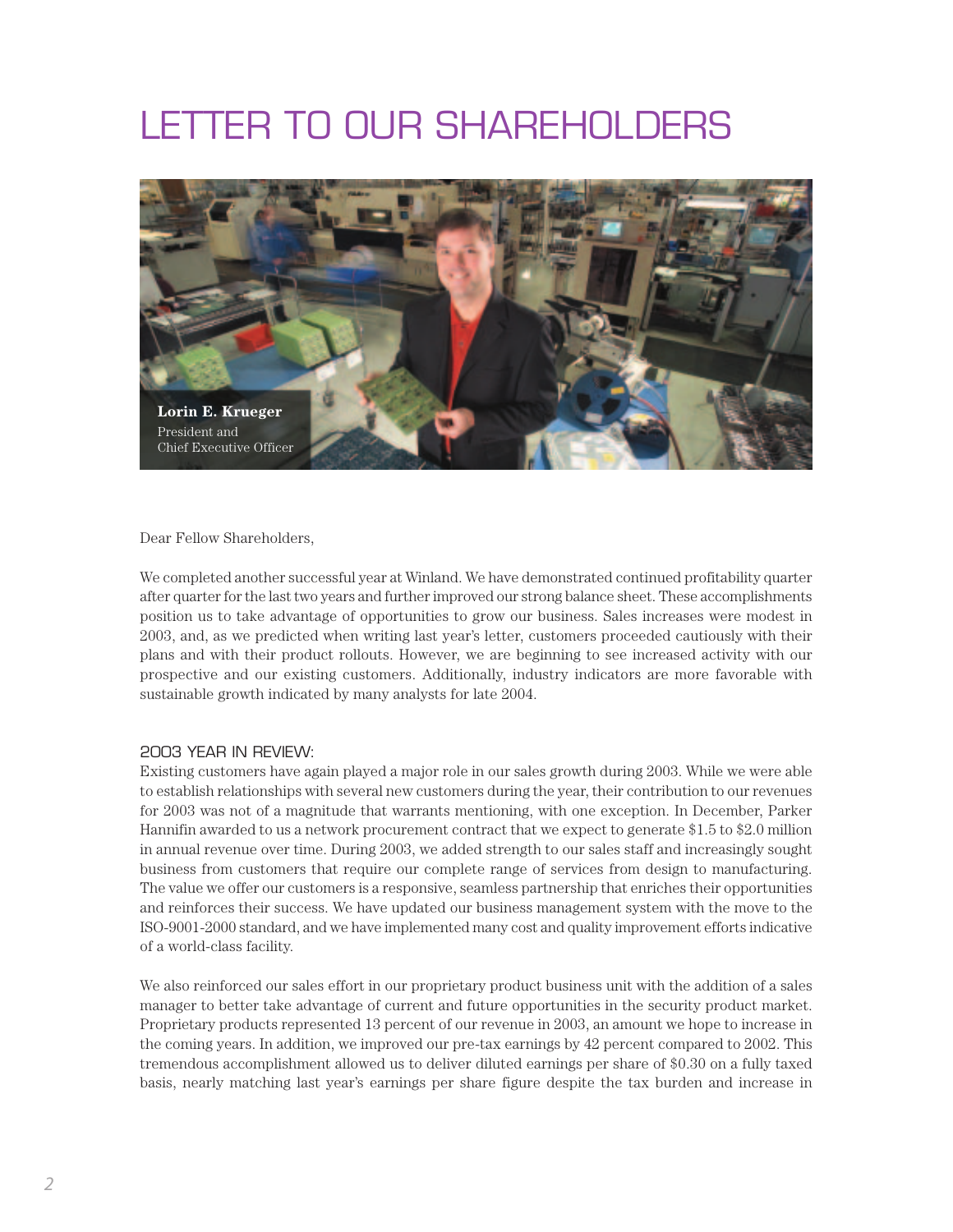outstanding shares. This performance was recognized in the market as both the price of our stock and volumes traded reached record highs - encouraging signs of market growth and an appreciation of our business.

Our board of directors has played a key role in developing a roadmap for our continued growth. The board has crafted a code of conduct that is binding for everyone in our company and has continued to take actions to ensure that you are informed about your company and that your investment is secure. The board also declared a 10 percent stock dividend — the first in the history of the company — as a way to say "thank you" for your ongoing support.

#### LOOKING FORWARD:

We entered 2004 with good momentum. Revenue diversity is still a key objective, but we are also committed to be selective in the business we seek and accept. In the first quarter of 2004 we introduced a new advanced assembly line to increase our capacity and our technology. Our customers demand the highest quality, and we expect to exceed their expectations and improve their experience every day. At the center of this commitment is our staff. Each member of Winland's team possesses a passion and a commitment to exceed our business objectives and to satisfy our customers.

We will work to build our technical knowledge and capability to match the demands we are seeing in our markets. In 2003, we committed to expanding and enhancing our sales force. In 2004, we will bring forth the same effort in improving our technical skills and processes. We have committed to the procurement of advanced manufacturing systems to meet technological challenges, but more importantly, we are committed to expanding the ability of our staff to use the tools provided and deliver high-value solutions to our customers and high value returns to our investors. We are aware of the challenges global economy and global competition for manufacturing jobs pose. We are pursuing complex business opportunities that require a high degree of flexibility, intellectual property that needs to be protected, and product specific requirements such as high level traceability and reliability standards that must be met. As the nation continues into recovery, outsourcing is projected to be a growing industry throughout the U.S. economy.

We face challenges as we continue to grow. We have taken steps to address these challenges and we anticipate further improving our performance as we see indicators of market recovery. I am confident in the work that has been done and in the opportunities that lie ahead in the markets we serve. As with each of my previous letters to shareholders, I thank you on behalf of both myself and our board of directors for your ongoing support, patience, encouragement, and attention to our progress.

Sincerely,

Vinger

Lorin Krueger, President & CEO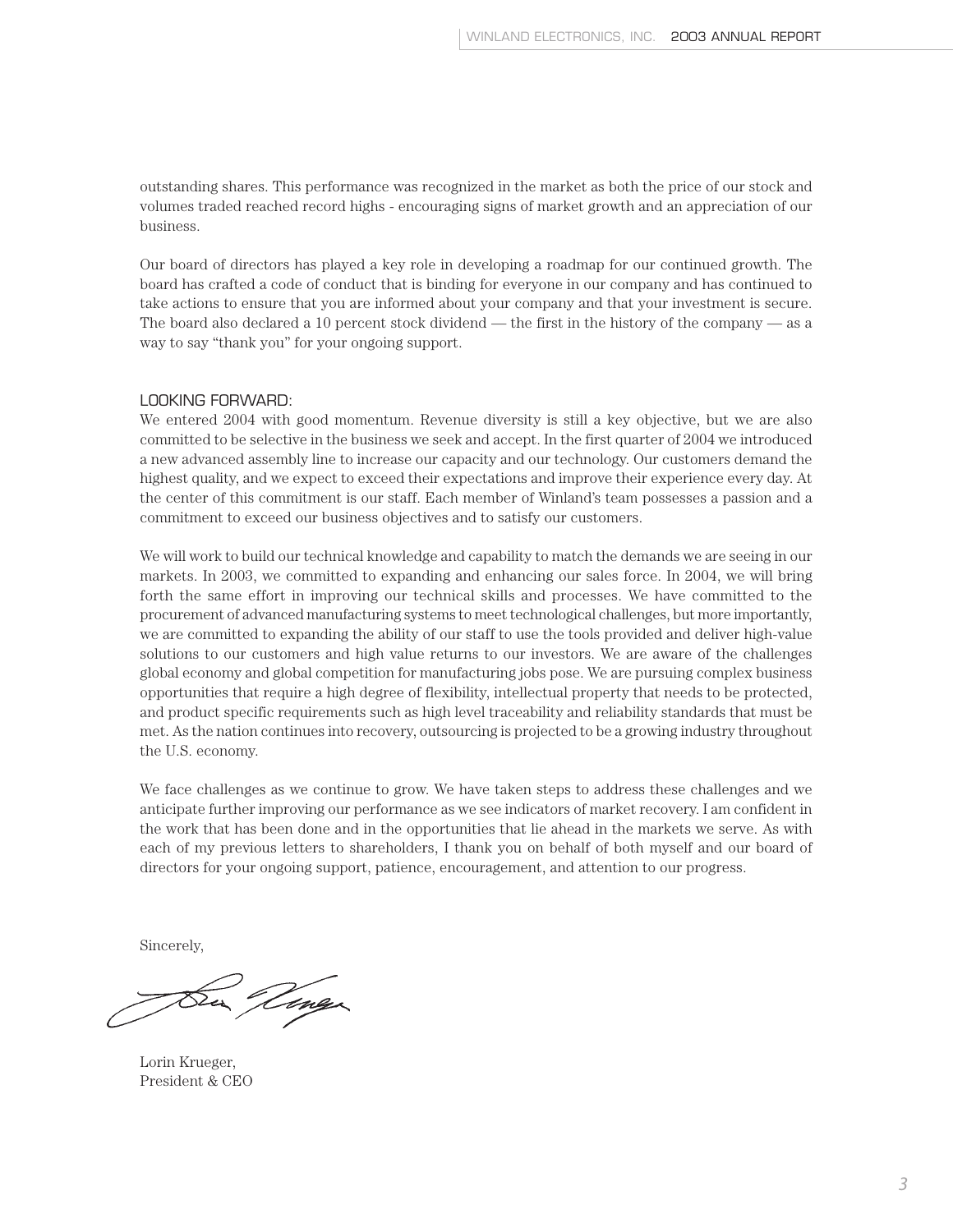## MARKET FOR COMMON EQUITY, RELATED STOCKHOLDER MATTERS AND SMALL BUSINESS PURCHASES OF EQUITY SECURITIES

The Company's Common Stock is listed on the American Stock Exchange ("AMEX") under the symbol WEX. The following table sets forth the high and the low bid quotations, as reported by AMEX adjusted for the December 31, 2003 stock split.

| Fiscal Year Ended |      |             |
|-------------------|------|-------------|
| December 31, 2002 | Low  | <b>High</b> |
| First Quarter     | 0.73 | 1.15        |
| Second Quarter    | 0.73 | 2.63        |
| Third Quarter     | 1.69 | 2.41        |
| Fourth Quarter    | 1.09 | 2.58        |
|                   |      |             |
|                   |      |             |
| Fiscal Year Ended |      |             |
| December 31, 2003 | Low  | High        |
| First Quarter     | 1.18 | 2.27        |
| Second Quarter    | 1.82 | 3.14        |
| Third Quarter     | 1.82 | 2.54        |
| Fourth Quarter    | 2.41 | 5.45        |
|                   |      |             |

On March 9, 2004, the fair market value of the Company's Common Stock was \$4.35 based on the closing sale price quoted by AMEX on that date. As of December 31, 2003, the Company had approximately 441 shareholders of record.

On December 9, 2003 the Board of Directors authorized a 1.1-for-1 split of the Company's Common Stock payable as a 10% stock dividend, effective December 31, 2003, payable to stockholders of record as of December 19, 2003.

The Company has never paid cash dividends on its Common Stock. The Board of Directors presently intends to retain earnings for use in the Company's business and does not anticipate paying cash dividends on Common Stock in the foreseeable future. Any future determinations as to the payment of dividends will depend on the financial condition of the Company and such other factors as are deemed relevant by the Board of Directors.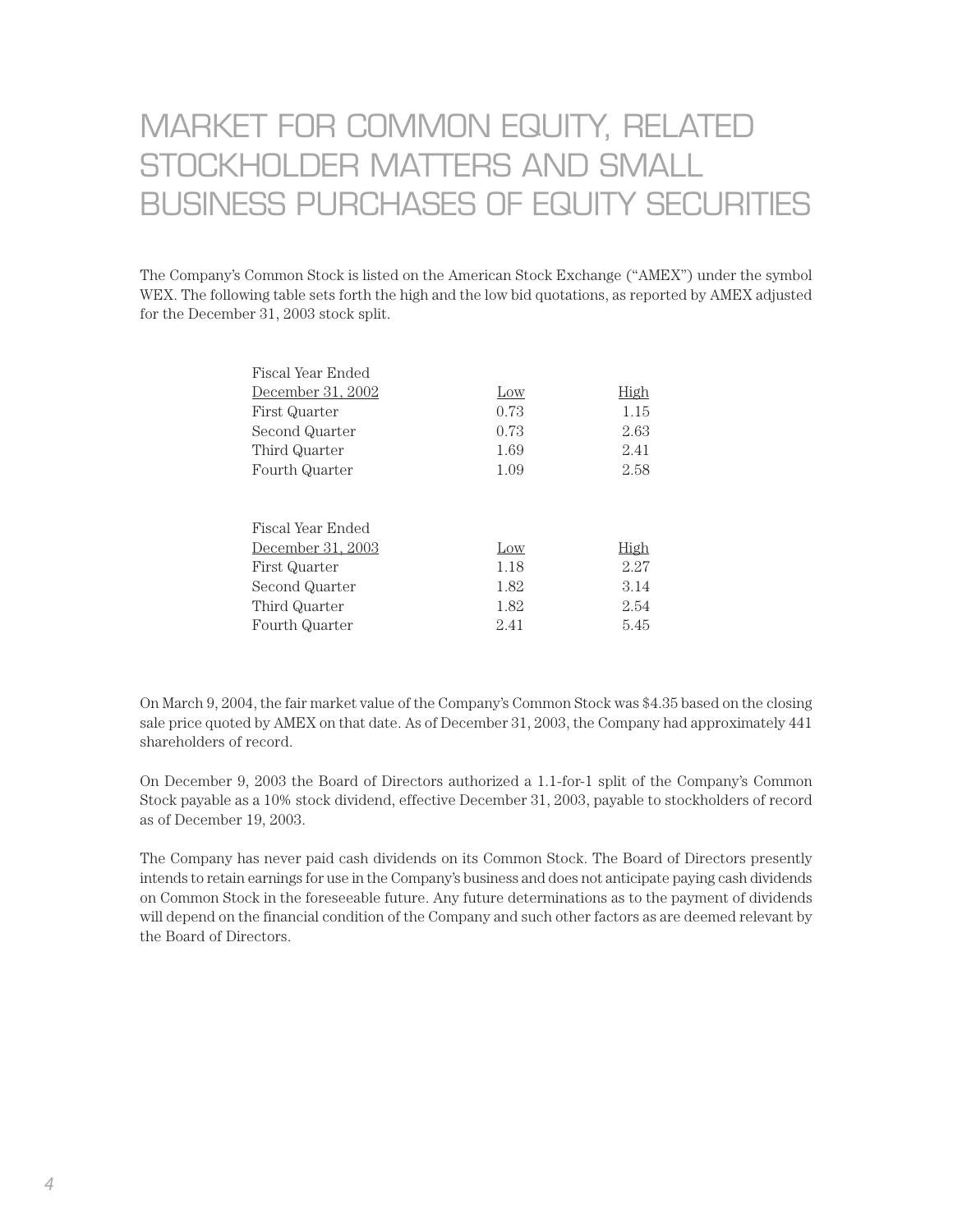#### **RESULTS OF OPERATIONS – 2003 vs. 2002**

**Net Sales:** The Company recorded net sales of \$19,464,121 for the year ended December 31, 2003, an increase of \$1,366,656 or 7.6% from \$18,097,465 for the same period in 2002. The increase in net sales is attributable to OEM customers, mainly the additional supply of electronic controls sold to Select Comfort Corporation. The increase in net sales to OEM customers was offset, in part, by a reduction in sales to Johnson Outdoors Incorporated (JOI). In June of 2003, the Company announced that orders to JOI would be reduced in the coming years due to JOI's decision to begin purchasing more high-volume assemblies from a vendor that provides assembly in China. Sales to JOI represented 13.2% of total sales for 2003. The Company will continue to provide assemblies to JOI, but with significant reductions expected in 2004 and into the future. As a percentage of total sales proprietary product sales were 13.4% and 15% for the twelve months ended December 31, 2003 and 2002, respectively.

The Company's Original Equipment Manufacture (OEM) customers have given the Company purchase orders and forecasts having an aggregate value of \$8.9 million to be completed during 2004 and subsequent periods. The Company expects to receive additional orders from current OEM customers for 2004 and future production. Although the Company has purchase orders in place from many of its OEM customers which are scheduled to be fulfilled in 2004, these customers may terminate their relationship with the Company at any time, with certain cancellation provisions. Therefore, there is no assurance that the Company will continue to be engaged by any of these customers.

The Company has continued to provide a full range of Electronic Manufacturing Services (EMS) to OEM customers, delivering product needs from early concept through product realization. The Company continues to explore additional geographic regions to market its OEM services, primarily through networking with referral sources in the Chicago and Minneapolis areas. In addition to the networking and referral sources, the Company has signed representative agreements with two manufactures' representative firms in the Illinois and Kansas areas. The loss of any significant OEM customer would likely have an adverse effect on the Company's short-term, and potentially long-term, results.

**Gross Profits:** Gross profit was \$5,064,331 or 26.0% of net sales for the year ended December 31, 2003 compared to \$4,295,114 or 23.7% of net sales for the same period in 2002. Gross profits increased 17.9% for the year ended December 31, 2003 compared to 2002. The increase in gross profit, as a percentage of sales, is attributed to an increase in sales, as well as a more profitable sales mix for the year. For the year ended December 31, 2003, the Company saw increases in salaries and related expenses, employee incentive plan expenses, and product liability insurance premiums, as well as increased manufacturing variances caused by the increase in volume of new product designs, offset in part by a reduction in obsolescence and warranty reserves. For 2003, the Company also experienced increases in the administrative expenses related to the Arrow Electronics, Inc. "In Plant Store" (IPS), which started in April of 2002. Inventory in the IPS, although located on Company premises, is owned by Arrow Electronics, Inc. and is invoiced to the Company when utilized by the Company in manufacturing. The Company has seen the use of the IPS reduce shipping and carrying costs of inventory.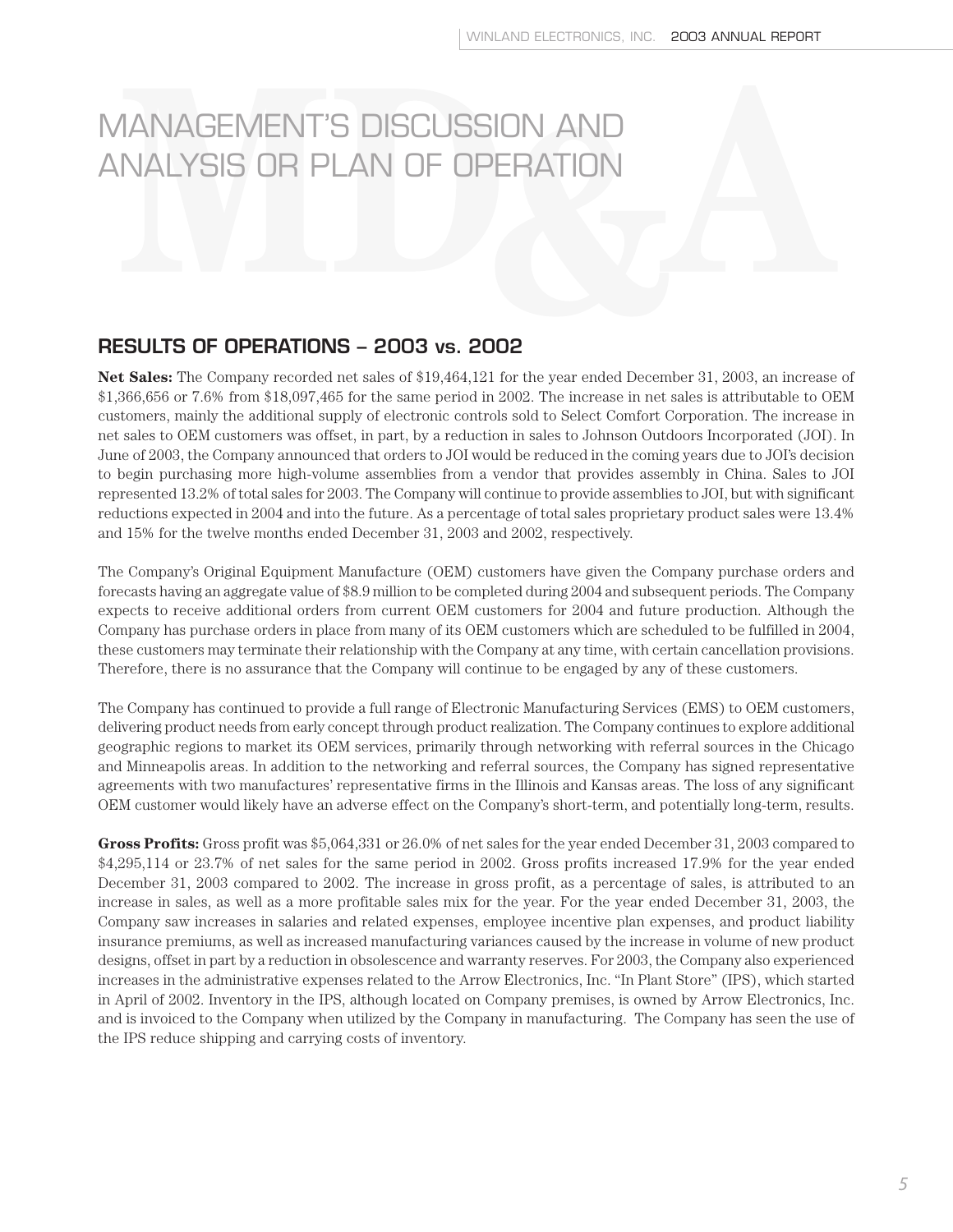**Operating Expenses:** General and administrative expense was \$1,515,200 or 7.8% of net sales for the year ended December 31, 2003, compared to \$1,268,955 or 7.0% of net sales for the same period in 2002. The increase in general and administrative expenses for 2003 is attributed primarily to increased salaries and employee incentive plan accruals and related expenses, employee training, increased expenses connected with corporate governance and investor relations, and increases in bad debt reserves related to specific customer accounts, offset in part by decreased telephone expense due to renegotiating of rates.

Research and development expense (including the development of new company products as well as design services and support to the OEM customer base) was \$718,650 or 3.7% of net sales for the year ended December 31, 2003, compared to \$671,930 or 3.7% of net sales for the same period in 2002. The increase in research and development expense for 2003, compared to 2002, is primarily attributed to increased salaries and related employee expenses as well as warranty expense associated with designs for customers, offset in part by a reduction in product development costs not directly associated with billable projects.

Sales and marketing expense (including project management) was \$992,361 or 5.1% of net sales for the year ended December 31, 2003, compared to \$899,539 or 5.0% of net sales for the same period in 2002. The increases in sales and marketing expenses are directly associated with the development of the sales and marketing efforts of the organization. The increases result from increased salaries and related expenses, commissions expense, employee training and travel expense, offset in part by a reduction in leased vehicle expense.

Winland's sales and marketing efforts are focused on building long-term relationships with targeted OEM strategic accounts in the markets that it serves. The Company relies on direct sales people along with an extensive referral network to promote its services and uncover new opportunities. Management believes that augmenting its direct sales force with a referral network and utilizing independent sales representatives on a limited basis will effectively provide Winland an opportunity to build market share in the EMS (Electronic Manufacturing Services) market. In 2003 the Company added the new sales position of EMS business development manager to focus exclusively on strategic account development at select targeted accounts that best align with the products and services offered by the Company. In an effort to expand sales coverage within the Midwest, the Company has signed representative agreements with two independent sales representative firms headquartered in Chicago, and Kansas City.

Winland's proprietary products in the Environmental Sensors and Security Retail sectors are marketed through a network of dealers and distributors and supported by internal staff. In an effort to develop the Environmental and Security Retail portion of the business, the Company added the position of Manager for Environmental Security Products and initiated strategic planning for its proprietary products in late 2003.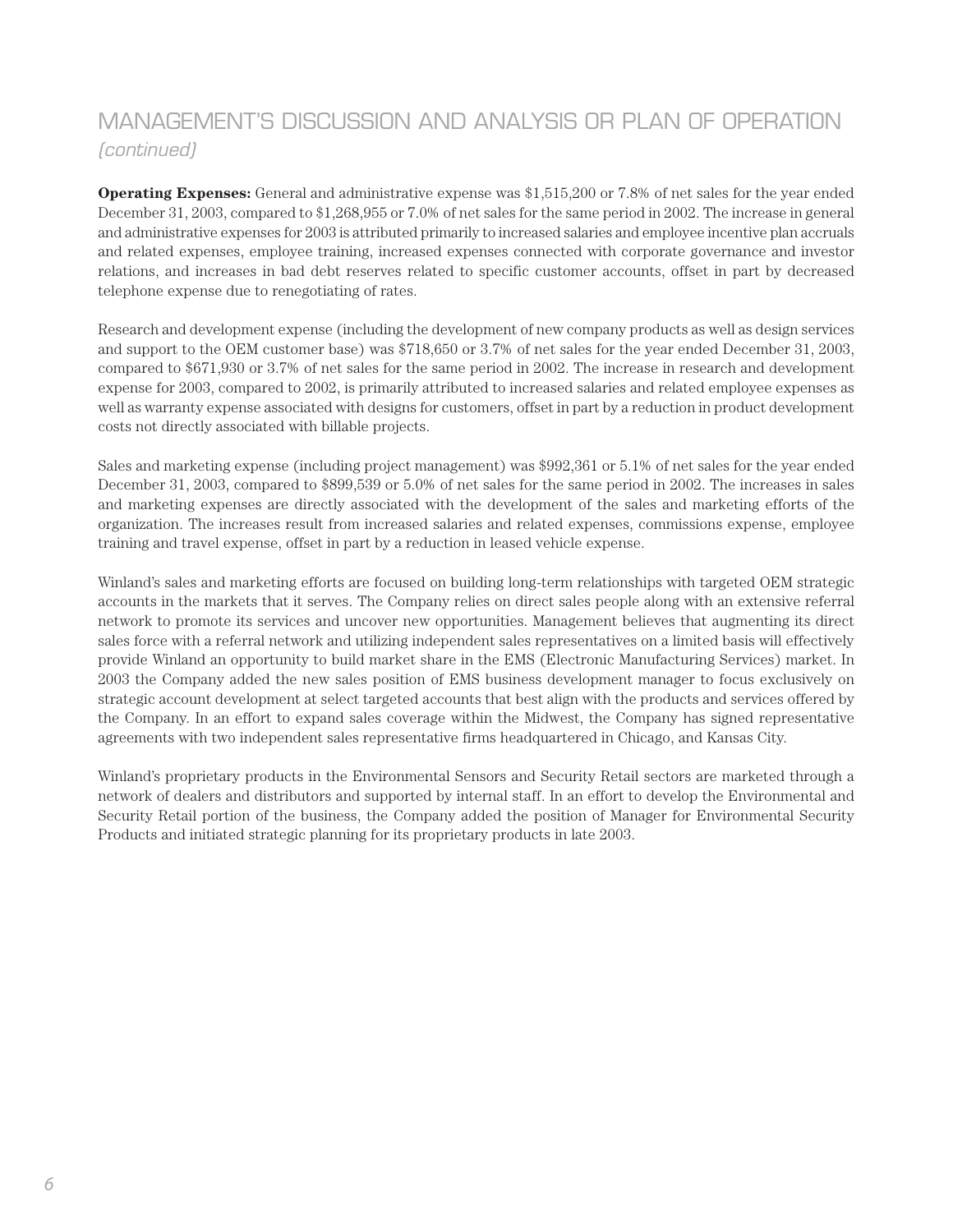**Interest Expense:** Interest expense was \$136,944 or 0.7% of net sales for the year ended December 31, 2003, compared to \$249,515 or 1.4% of net sales for the same periods in 2002. The decrease in interest expense was due to a reduction in short-term and long-term debt. During 2003, the Company has not borrowed from its revolving line-ofcredit and has paid down \$854,125 of long term debt. All of the cash used to reduce debt was generated from the Company's operating activities.

**Net Earnings:** The Company reported net income of \$1,048,263 or \$0.32 per basic share and \$0.30 per diluted share for 2003, compared to net income of \$1,077,805 or \$0.33 per basic share and \$0.32 per diluted share for 2002. The reduction in net income for 2003 is due to a significantly increased income tax expense. During 2002 the Company had tax loss carryforwards and tax credits available that significantly reduced the tax liabilities for 2002. The income tax expense for 2003 includes a reduction of \$87,000 for a tax credit carryforwards utilized in 2003, however, the tax expense more closely represents the Company's effective income tax rate. The earnings per share were also impacted by the increase in the number of shares outstanding due to the fact that a significant number of shares in the option program were converted to common stock during the latter part of 2003.

The Company believes inflation has not significantly affected its results of operations.

The Company uses a 39% blended federal and state income tax rate, offset in part, by a tax benefit from the use of net operating losses and tax credits generated in previous years.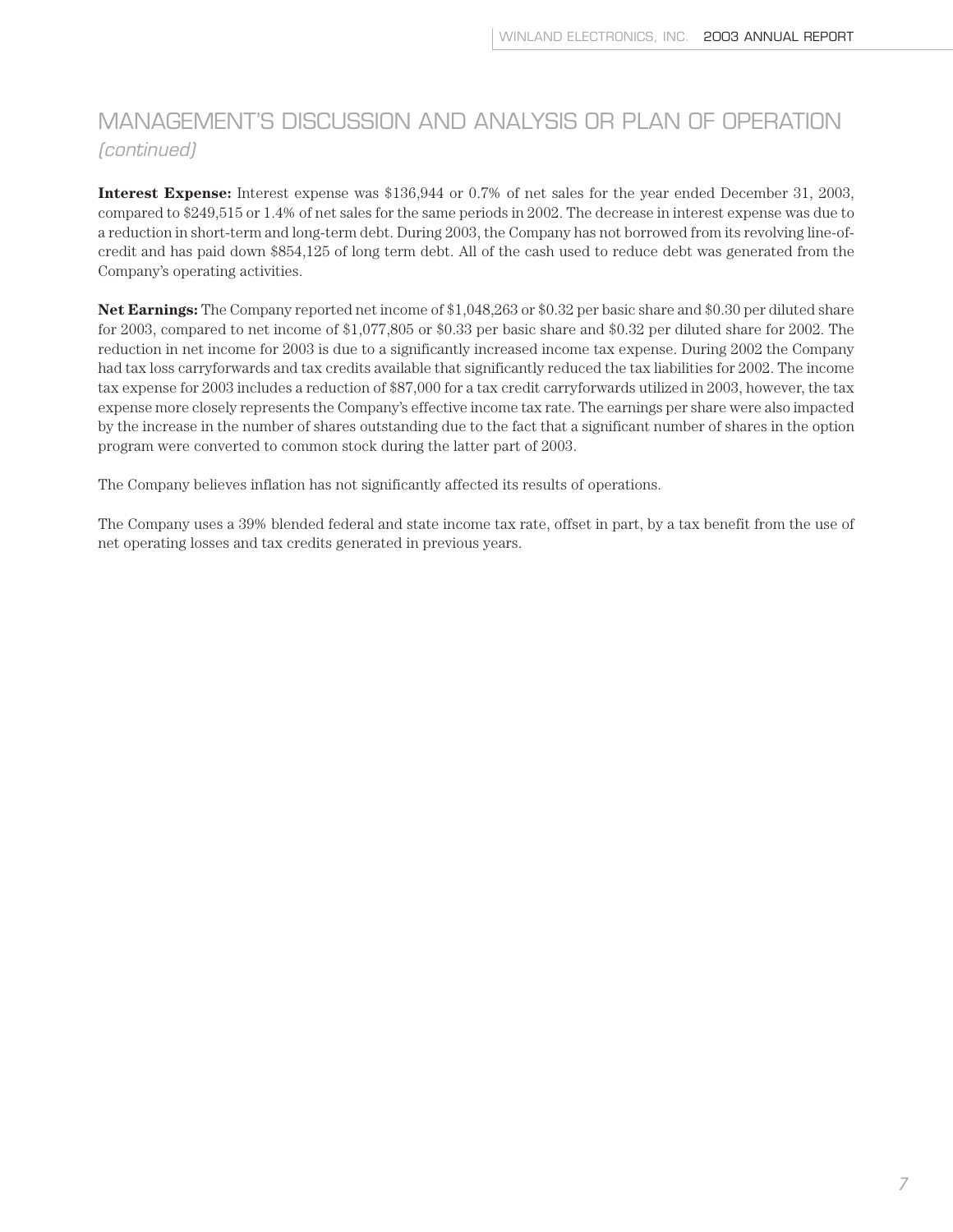### **LIQUIDITY AND CAPITAL RESOURCES**

Cash provided by operating activities was \$1,785,562 for the year ended December 31, 2003, compared to \$2,765,278 for the same period in 2002, a decline of \$979,715. Cash provided by operations was used to pay down \$854,125 of the Company's long-term debt and purchases of capital equipment of \$275,501. The Company has funded its current operations with working capital provided by operations.

The current ratio at December 31, 2003 and December 31, 2002 was 2.5 to 1 and 2.3 to 1, respectively. Working capital equaled \$3,581,629 on December 31, 2003, compared to \$2,857,080 on December 31, 2002. The increase in working capital is attributed to increases in cash and accounts receivable balances, offset in part by increased accounts payable balances, compensation payable and other accrued expenses.

On June 30, 2003 the Company entered into a revolving credit agreement with the M&I Bank of Minneapolis, Minnesota. There were no advances outstanding on the revolving line-of-credit agreement at December 31, 2003 or December 31, 2002. The agreement with M&I Bank is also subject to certain restrictive requirements.

Management believes that our cash balance, availability of funds under the line of credit agreement with M&I Bank, and anticipated cash flows from operations will be adequate to fund our cash requirements for the next twelve months.

|                                       | Payments due by period |           |             |           |          |                               |  |
|---------------------------------------|------------------------|-----------|-------------|-----------|----------|-------------------------------|--|
| <b>Contractual Obligations</b>        | <b>Total</b>           | 2004      | 2005        | 2006      | 2007     | <b>2008</b> and<br>thereafter |  |
| Long-term debt<br>including interest  | \$1,805,200            | \$515,200 | \$1,127,700 | \$105,600 | \$20,000 | \$36,700                      |  |
| Total contractual cash<br>obligations | \$1,805,200            | \$515,200 | \$1,127,700 | \$105,600 | \$20,000 | \$36,700                      |  |

A summary of our contractual cash obligations at December 31, 2003 is as follows:

The only off balance sheet contractual cash obligations are the operating leases noted above.

We also have a commercial commitment as described below:

| <b>Other Commercial</b> | <b>Total Amount</b> |                         |                    |
|-------------------------|---------------------|-------------------------|--------------------|
| <b>Commitment</b>       | Committed           | Outstanding at 12/31/02 | Date of Expiration |
| Line of credit          | \$2,500,000         | \$0                     | March 31, 2004     |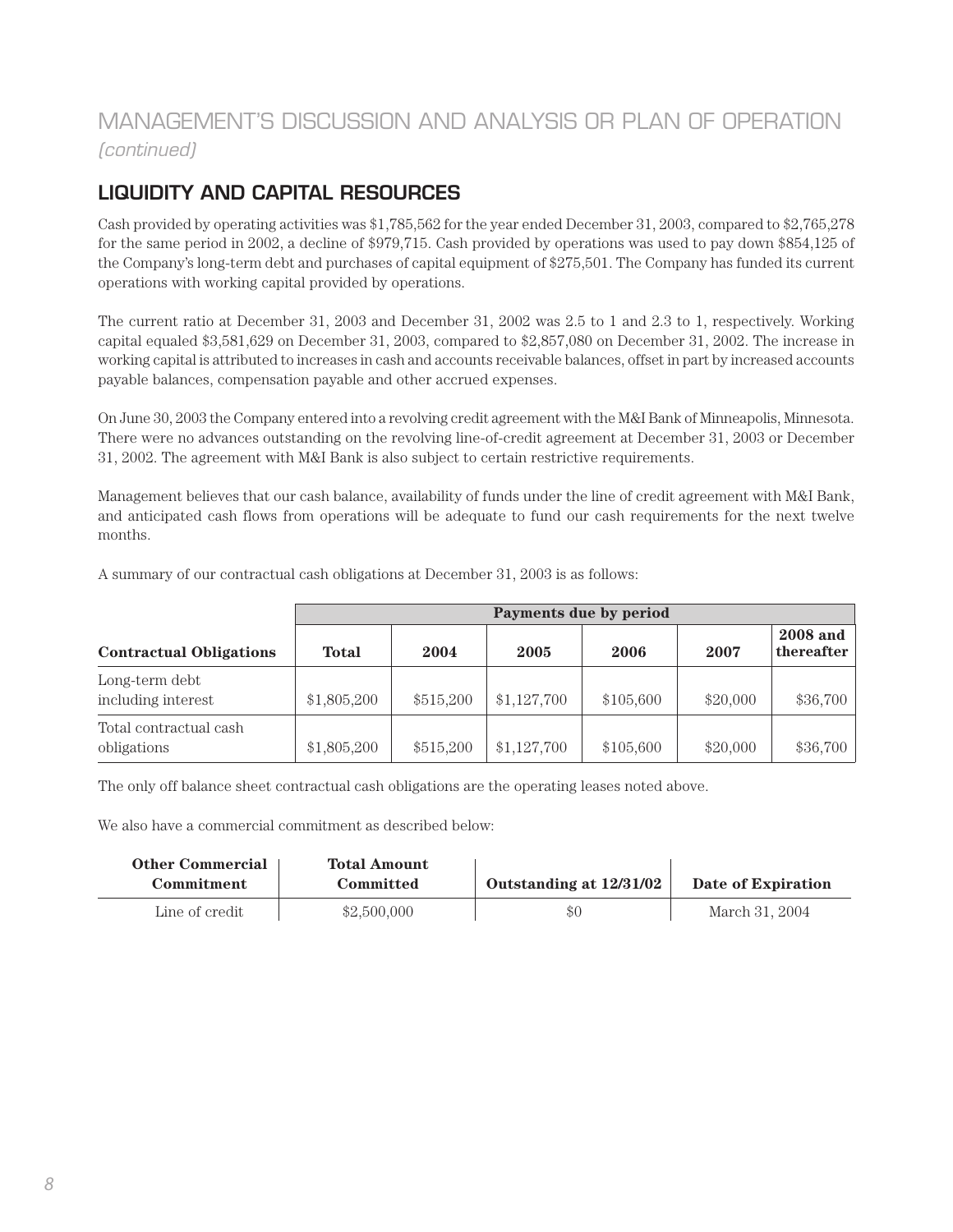### **CRITICAL ACCOUNTING POLICIES**

Our significant accounting policies are summarized in the footnotes to our financial statements. These policies include, but are not limited to, revenue recognition, income taxes, product warranties, depreciation and long-lived assets. Some of the most critical policies are also discussed below.

The Company derives revenue from primarily two sources: (1) product and out of warranty repair revenue, which includes custom electronic controls and assemblies for original equipment manufacturers and proprietary products in the security/industrial, motor control and GPS markets and (2) engineering design services which may include programming and prototypes. The Company recognizes revenue from the sale of products and out of warranty repairs when the product is shipped by being delivered to a common carrier. Revenue recognition occurs for engineering design services as the progress billings are made and at the conclusion of the project. For all sales, the Company uses either a binding purchase order or customer accepted and signed engineering quote as evidence of the arrangement.

The allowance for doubtful accounts is estimated at \$20,000 at December 31, 2003. During 2003, the Company increased the allowance \$56,000 based on current expectations with regard to specific customers, and wrote off \$46,000, resulting in a net increase of \$10,000. The Company has not experienced significant bad debt write-offs the last several years, therefore, the current allowance is believed to be adequate for any exposures to loss on December 31, 2003 accounts receivable.

The Company has established a reserve for slow moving and obsolete inventories and believes the reserve of \$163,000 at December 31, 2003 is adequate. The reserve is based on an analysis of the existing inventory, including applying probability of obsolescence percentages to the aged inventory brackets and specific identification of obsolete inventory in connection with decisions to exit certain markets.

In addition, the Company has established a reserve of \$131,000 for rework and warranties. This reserve is based on historical experience and analysis of specific known and potential warranty issues. A portion of the reserve is based on a percentage of the sales for the six-month period ended December 31, 2003. The percentage used reflects historical experience. Specifically identified or potential warranty issues are analyzed to determine the probability and the Company's financial exposure, and the reserve is established.

At December 31, 2003, the financial statements reflect a net deferred tax asset of \$142,700. Deferred taxes are provided on an asset and liability method whereby deferred tax assets are recognized for deductible temporary differences and operating loss and tax credit carryforwards, and deferred tax liabilities are recognized for taxable temporary differences. Temporary differences are the differences between the reported amounts of assets and liabilities and their tax basis. Deferred tax assets are reduced by a valuation allowance when, in the opinion of management, it is more likely than not that some portion or all of the deferred tax assets will not be realized. Realization of deferred tax assets is dependent on future taxable income during the period that deductible temporary differences and carryforwards are to be available to reduce taxable income.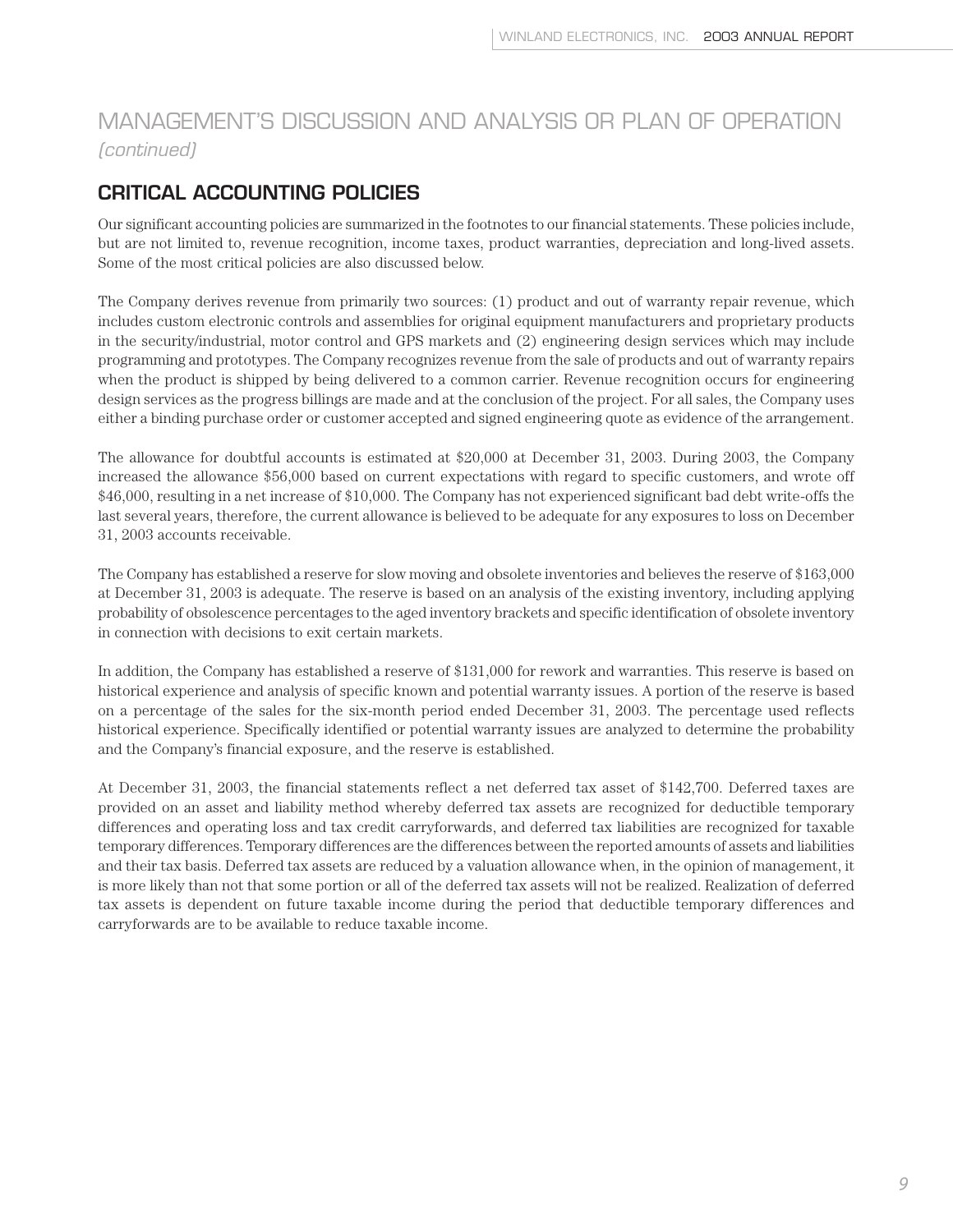### **RECENTLY ISSUED ACCOUNTING PRONOUNCEMENTS**

In January 2003, the FASB issued Interpretation No. 46, *Consolidation of Variable Interest Entities.* This interpretation establishes standards for identifying a variable interest entity and for determining under what circumstances a variable interest entity should be consolidated with its primary beneficiary. Until now, a company generally has included another entity in its consolidated financial statements only if it controlled the entity through voting interests. Interpretation No. 46 changes that by requiring a variable interest entity to be consolidated by a company if that company is subject to a majority of the risk of loss from the variable interest entity's activities or is entitled to receive a majority of the entity's residual returns or both. As of September 30, 2003 the requirements of Interpretation No. 46 do not apply to the Company.

In May 2003, the Financial Accounting Standards Board (FASB) issued Statement No. 150, *Accounting for Certain Financial Instruments With Characteristics of Both Liabilities and Equity,* which requires the issuer to classify certain freestanding financial instruments as liabilities. Under the provisions of Statement No. 150, common stock issued with mandatory redemption features that require the Company to repurchase the shares upon an event that is certain to occur, such as termination of employment or death of the stockholder, is no longer classified as equity; instead, these shares will be reported as shares subject to mandatory redemption and classified as a liability in the balance sheet. In such circumstances, disclosure of the components of this liability will be included in the notes to the financial statements. The requirements of Statement No. 150 will apply to the Company for its quarter ending September 30, 2004. The effect of the adoption of this standard will be reported as a cumulative effect of a change in accounting principle in the year of adoption, and restatement of previously issued financial statements is not permitted. The Company does not believe that the adoption of this pronouncement will have a material effect on its financial statements.

### **CAUTIONARY STATEMENTS**

Certain statements contained in this Annual Report on Form 10-KSB and other written and oral statements made from time to time by the Company do not relate strictly to historical or current facts. As such, they are considered "forward-looking statements" which provide current expectations or forecasts of future events. Such statements can be identified by the use of terminology such as "anticipate," "believe," "estimate," "expect," "intend," "may," "could," "possible," "plan," "project," "should," "will," "forecast" and similar words or expressions. The Company's forwardlooking statements generally relate to the Company's growth strategies, financial results, product development and sales efforts. One must carefully consider forward-looking statements and understand that such statements involve a variety of risks and uncertainties, known and unknown, and may be affected by inaccurate assumptions, including, among others, those discussed below. Consequently, no forward-looking statement can be guaranteed and actual results may vary materially. As provided for under the Private Securities Litigation Reform Act of 1995, the Company wishes to caution investors that the following important factors, among others, in some cases have affected and in the future could affect the Company's actual results of operations and cause such results to differ materially from those anticipated in forward-looking statements made in this document and elsewhere by or on behalf of the Company.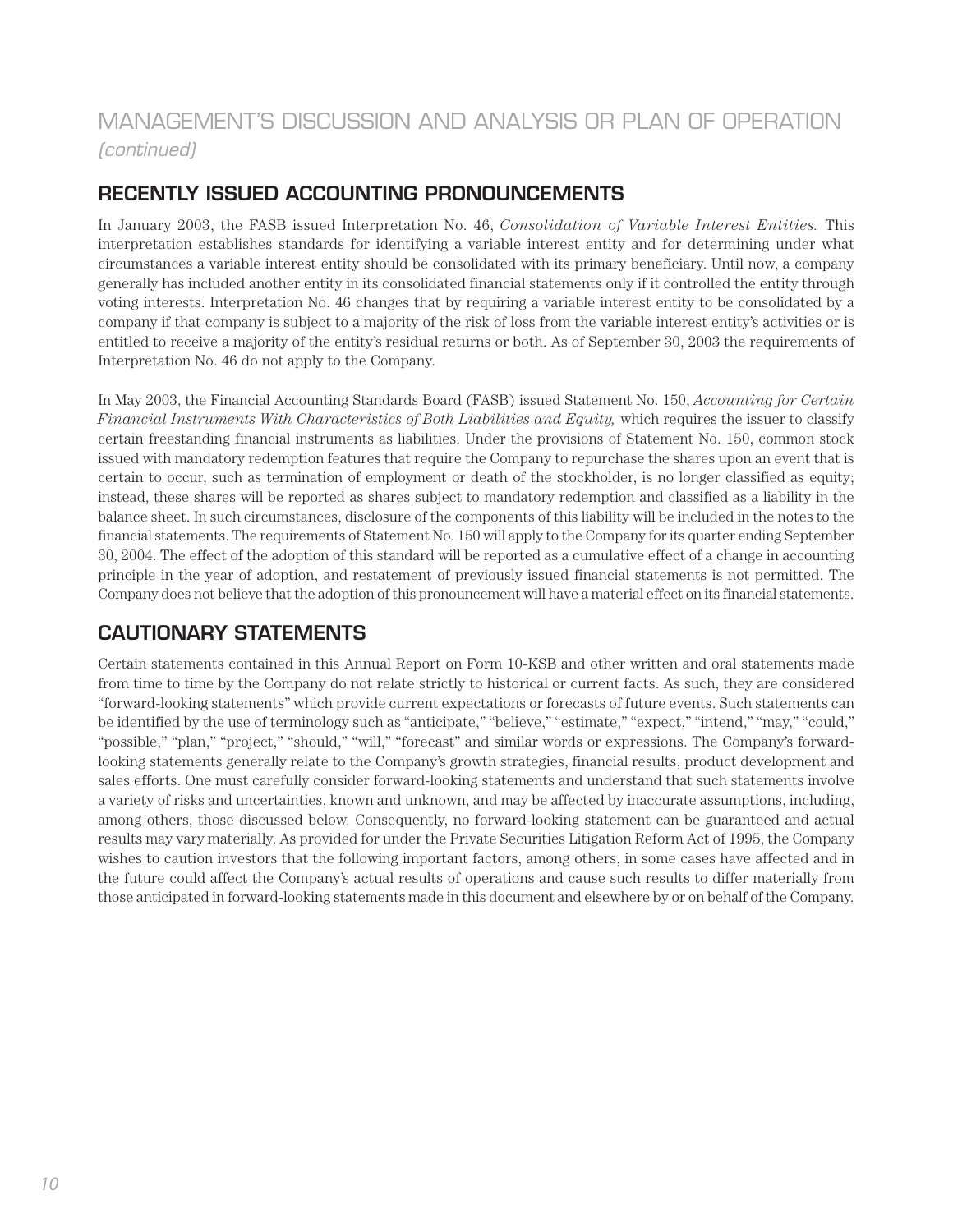The Company derives a significant portion of its revenues from a small number of major OEM customers that are not subject to any long-term contracts with the Company. If any major customer should for any reason decrease the volume of their business or stop doing business with the Company, the Company's business would be adversely affected. Some of the Company's customers are not large, well-established companies, and the business of each customer is subject to various risks such as market acceptance of new products and continuing availability of financing. To the extent that the Company's customers encounter difficulties, or the Company is unable to meet the demands of its OEM customers, the Company could be adversely affected.

The Company's ability to increase revenues and profits is dependent upon its ability to retain valued existing customers and obtain new customers that fit its customer profile. The Company competes for new customers with numerous independent contract design and manufacturing firms in the United States and abroad, many of whom have greater financial resources and more established reputations. The Company's ability to compete successfully in this industry depends, in part, upon the price at which the Company is willing to manufacture a proposed product and the quality of the Company's design and manufacturing services. There is no assurance that the Company will be able to continue to obtain contracts from existing and new customers on financially advantageous terms, and the failure to do so could prevent the Company from achieving the growth it anticipates.

The Company's ability to execute its initiatives to increase sales and expand market share depends upon its ability to develop additional proprietary products and on the availability of sufficient financing, both equity and debt, to meet fixed and variable costs associated with such growth. There is no assurance that the Company will be able to obtain the financing necessary to achieve its goals.

The Company's success in providing an improved mix of higher margin proprietary products depends on the effectiveness and timing of its new product development efforts as well as the availability and price of any competing products on the market. There is no assurance that the Company will be able to develop or acquire additional proprietary products that will be accepted in the marketplace and contribute to the Company's operating profits.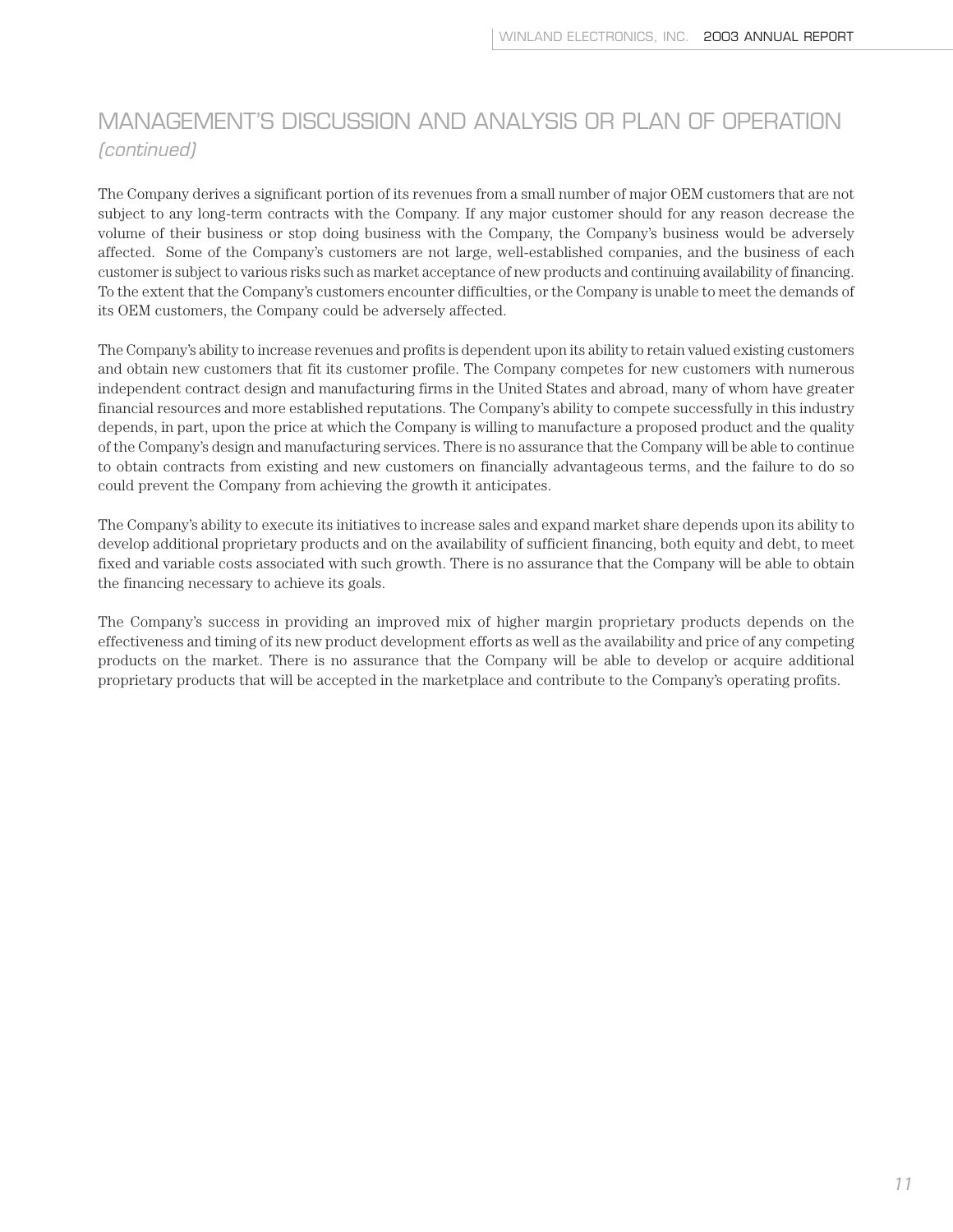# FINANCIAL REPORT INDEX

|                                               | 13 |
|-----------------------------------------------|----|
|                                               |    |
|                                               | 16 |
| Statements of Changes in Stockholders' Equity | 17 |
|                                               | 18 |
|                                               |    |

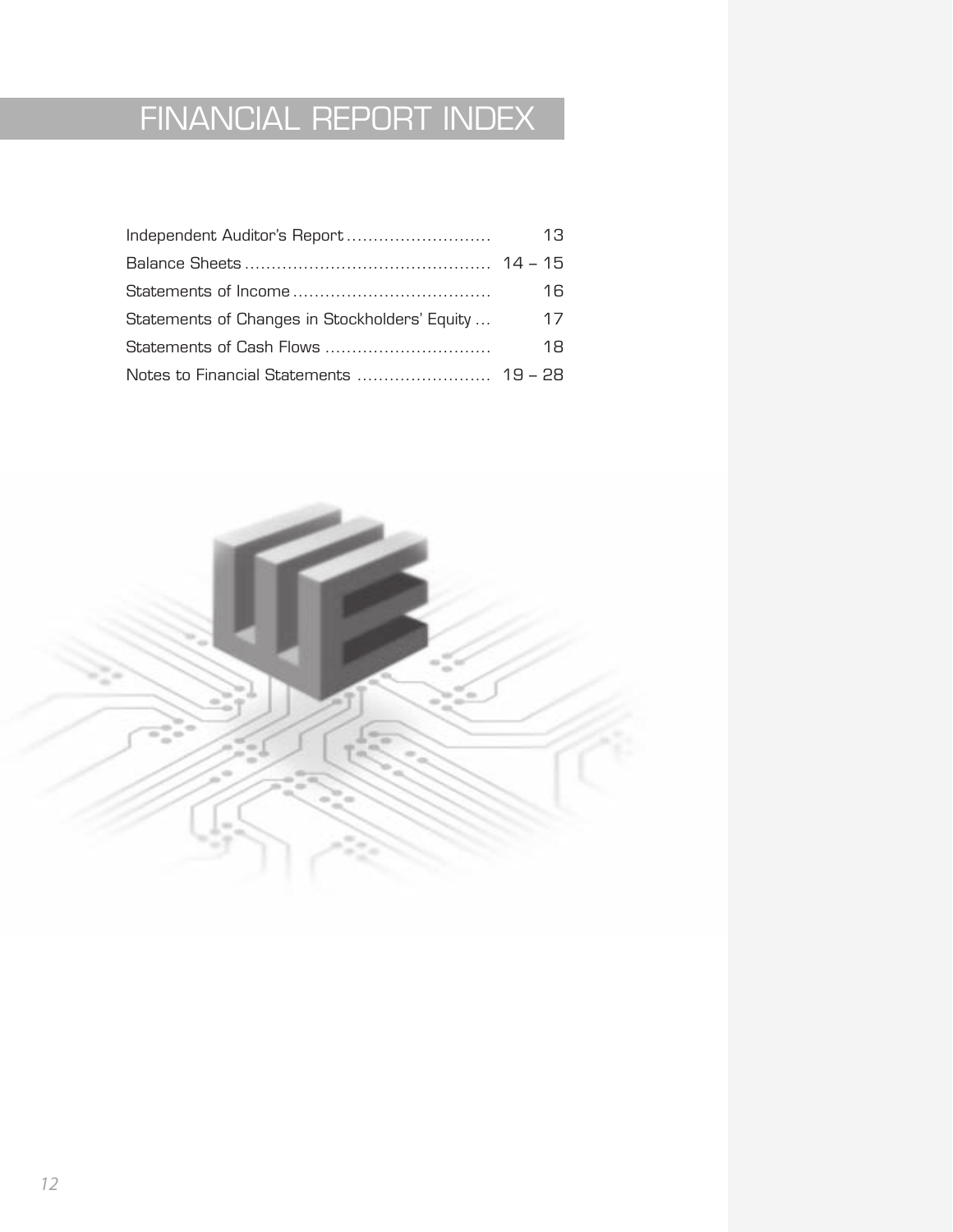## McGladrey & Pullen **Certified Public Accountants**

## INDEPENDENT AUDITOR'S REPORT

To the Board of Directors Winland Electronics, Inc. Mankato, Minnesota

We have audited the accompanying balance sheets of Winland Electronics, Inc. as of December 31, 2003 and 2002, and the related statements of income, changes in stockholders' equity and cash flows for the years then ended. These financial statements are the responsibility of the Company's management. Our responsibility is to express an opinion on these financial statements based on our audits.

We conducted our audits in accordance with auditing standards generally accepted in the United States of America. Those standards require that we plan and perform the audit to obtain reasonable assurance about whether the financial statements are free of material misstatement. An audit includes examining, on a test basis, evidence supporting the amounts and disclosures in the financial statements. An audit also includes assessing the accounting principles used and the significant estimates made by management, as well as evaluating the overall financial statement presentation. We believe that our audits provide a reasonable basis for our opinion.

In our opinion, the financial statements referred to above present fairly, in all material respects, the financial position of Winland Electronics, Inc. as of December 31, 2003 and 2002, and the results of its operations and its cash flows for the years then ended, in conformity with accounting principles generally accepted in the United States of America.

McGladrey of Pullen, LLP

Minneapolis, Minnesota January 23, 2004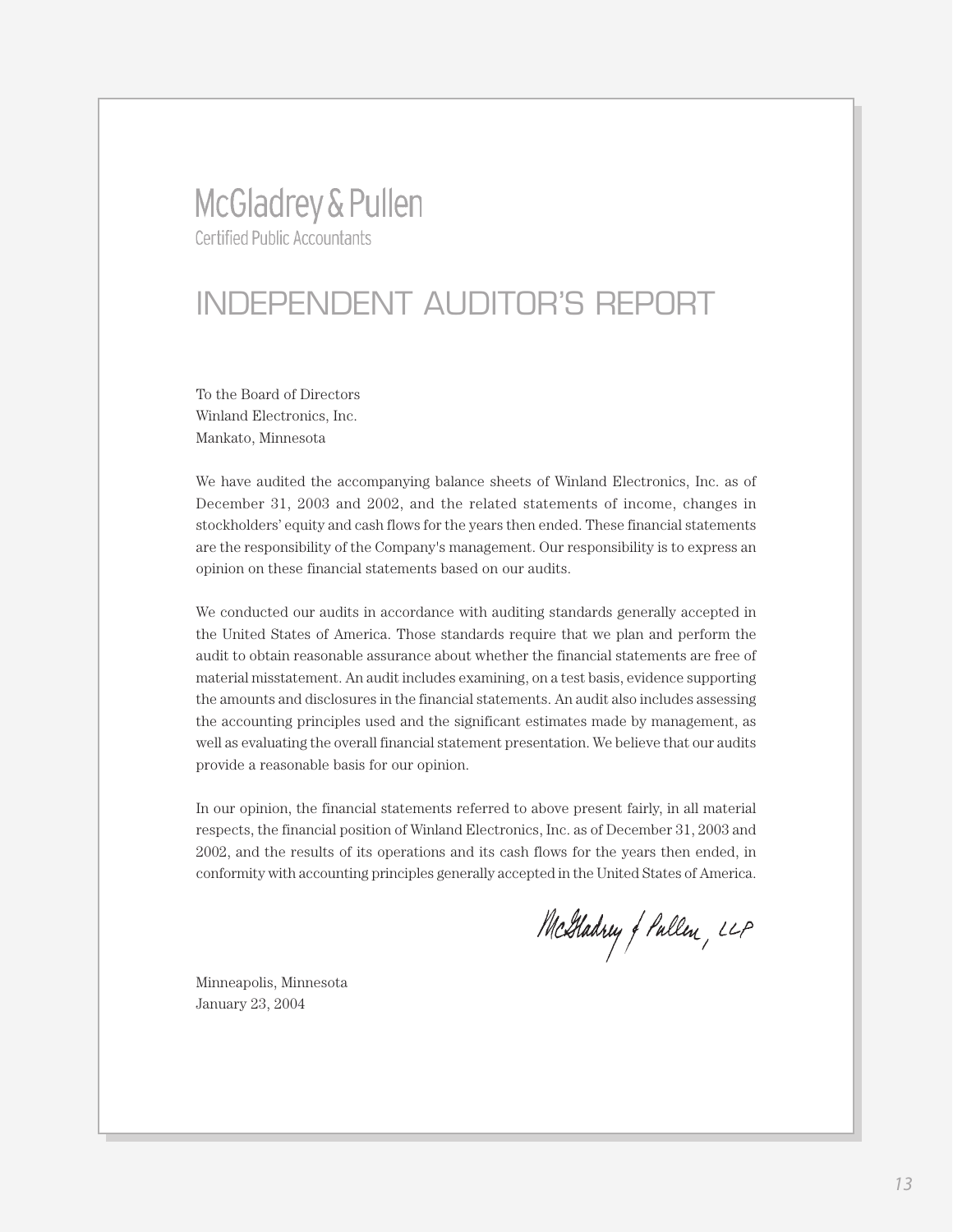## BALANCE SHEETS

December 31, 2003 and 2002

| <b>Current Assets</b><br>\$<br>Cash<br>\$1,412,058<br>Accounts receivable, less allowance for doubtful accounts of<br>\$20,000 in 2003; \$10,000 in 2002 (Note 9)<br>2,255,003 | 692,700<br>2,091,544 |
|--------------------------------------------------------------------------------------------------------------------------------------------------------------------------------|----------------------|
|                                                                                                                                                                                |                      |
|                                                                                                                                                                                |                      |
|                                                                                                                                                                                |                      |
|                                                                                                                                                                                |                      |
|                                                                                                                                                                                |                      |
| Income tax receivable<br>138,234                                                                                                                                               |                      |
| 1,861,135<br>Inventories (Note 2)                                                                                                                                              | 1,811,644            |
| Prepaid expenses and other assets<br>195,278                                                                                                                                   | 145,035              |
| Deferred taxes (Note 6)<br>179,500                                                                                                                                             | 296,300              |
| <b>Total current assets</b><br>6,041,208                                                                                                                                       | 5,037,233            |
|                                                                                                                                                                                |                      |
| Other Assets                                                                                                                                                                   |                      |
| Patents and trademarks, net of accumulated amortization of                                                                                                                     |                      |
| \$34,065 in 2003; \$33,649 in 2002<br>174                                                                                                                                      | 590                  |
|                                                                                                                                                                                |                      |
| Property and Equipment, at cost (Note 4)                                                                                                                                       |                      |
| Land and land improvements<br>272,901                                                                                                                                          | 272,901              |
| <b>Building</b><br>2,983,586                                                                                                                                                   | 2,983,586            |
| 3,905,882<br>Machinery and equipment                                                                                                                                           | 3,735,832            |
| Data processing equipment<br>1,323,660                                                                                                                                         | 1,265,396            |
| Office furniture and equipment<br>364,715                                                                                                                                      | 352,834              |
| 8,850,744<br>Total property and equipment                                                                                                                                      | 8,610,548            |
| 5,258,004<br>Less accumulated depreciation                                                                                                                                     | 4,556,721            |
| 3,592,740<br>Net property and equipment                                                                                                                                        | 4,053,828            |
| <b>Total assets</b><br>\$9,634,122<br>\$9,091,641                                                                                                                              |                      |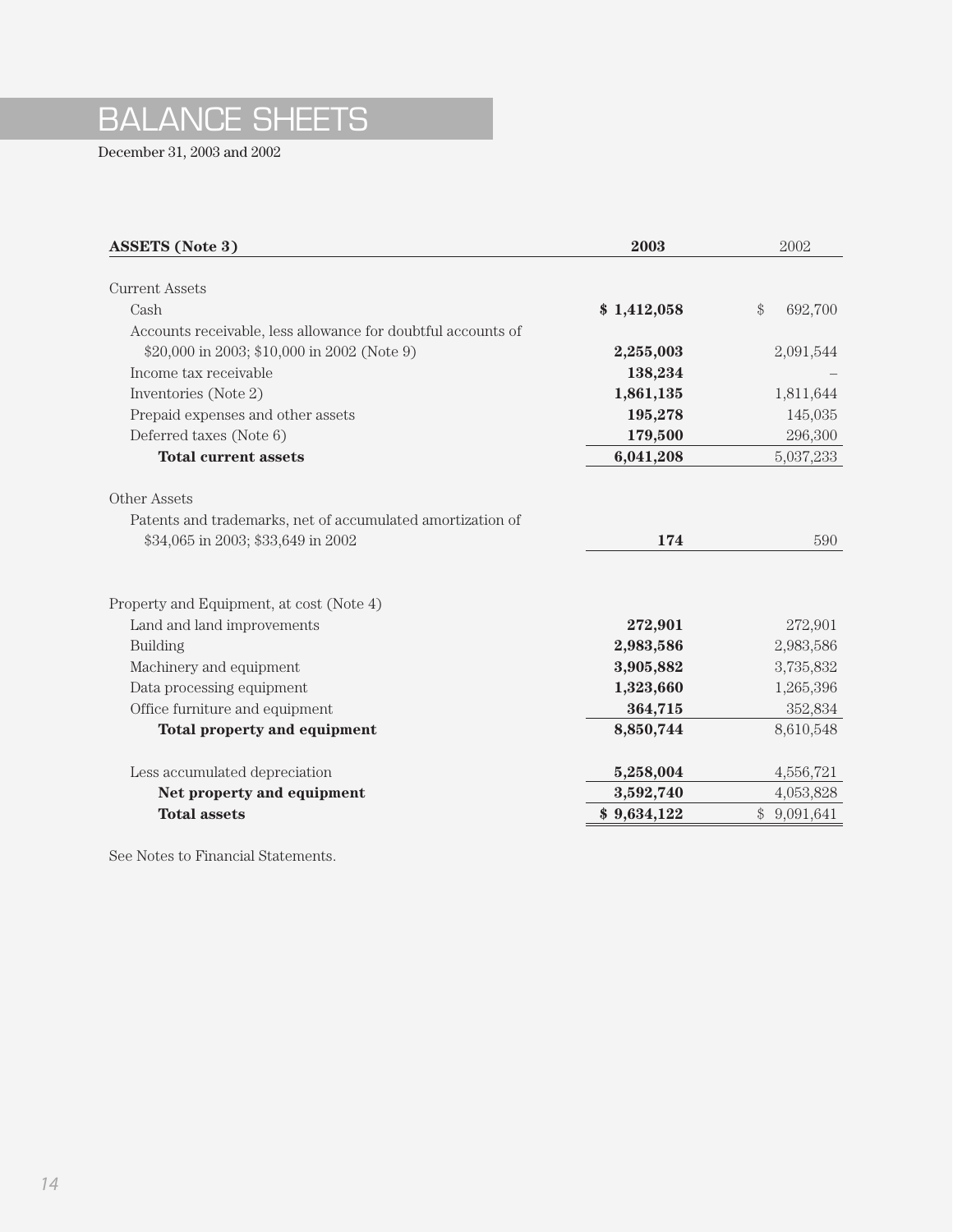| <b>LIABILITIES AND STOCKHOLDERS' EQUITY</b>                                                                                    | 2003        | 2002        |
|--------------------------------------------------------------------------------------------------------------------------------|-------------|-------------|
|                                                                                                                                |             |             |
| <b>Current Liabilities</b>                                                                                                     |             |             |
| Current maturities of long-term debt                                                                                           | 408,833     | 413,546     |
| Accounts payable                                                                                                               | 1,192,391   | 931,933     |
| Accrued expenses:                                                                                                              |             |             |
| Compensation                                                                                                                   | 612,590     | 524,088     |
| Other                                                                                                                          | 245,765     | 151,547     |
| Income tax payable                                                                                                             |             | 159,028     |
| <b>Total current liabilities</b>                                                                                               | 2,459,579   | 2,180,143   |
| Long-Term Liabilities                                                                                                          |             |             |
| Deferred taxes (Note 6)                                                                                                        | 94,300      | 110,300     |
| Deferred revenue (Note 5)                                                                                                      | 170,818     | 178,958     |
| Long-term debt, less current maturities (Notes 3 and 4)                                                                        | 1,248,671   | 2,098,083   |
| <b>Total long-term liabilities</b>                                                                                             | 1,513,789   | 2,387,341   |
| <b>Total liabilities</b>                                                                                                       | 3,973,368   | 4,467,484   |
| Commitments and Contingencies (Notes 4 and 10)                                                                                 |             |             |
| Stockholders' Equity (Notes 7,8 and 10)                                                                                        |             |             |
| Common stock, par value \$0.01 per share; authorized 20,000,000<br>shares; issued and outstanding 3,356,955 shares in 2003 and |             |             |
| 2,978,160 shares in 2002                                                                                                       | 33,570      | 29,782      |
| Additional paid-in capital (Note 7)                                                                                            | 3,886,717   | 2,264,710   |
| Retained earnings                                                                                                              | 1,740,467   | 2,229,665   |
| <b>Total stockholders' equity</b>                                                                                              | 5,660,754   | 4,524,157   |
| Total liabilities and stockholders' equity                                                                                     | \$9,634,122 | \$9,091,641 |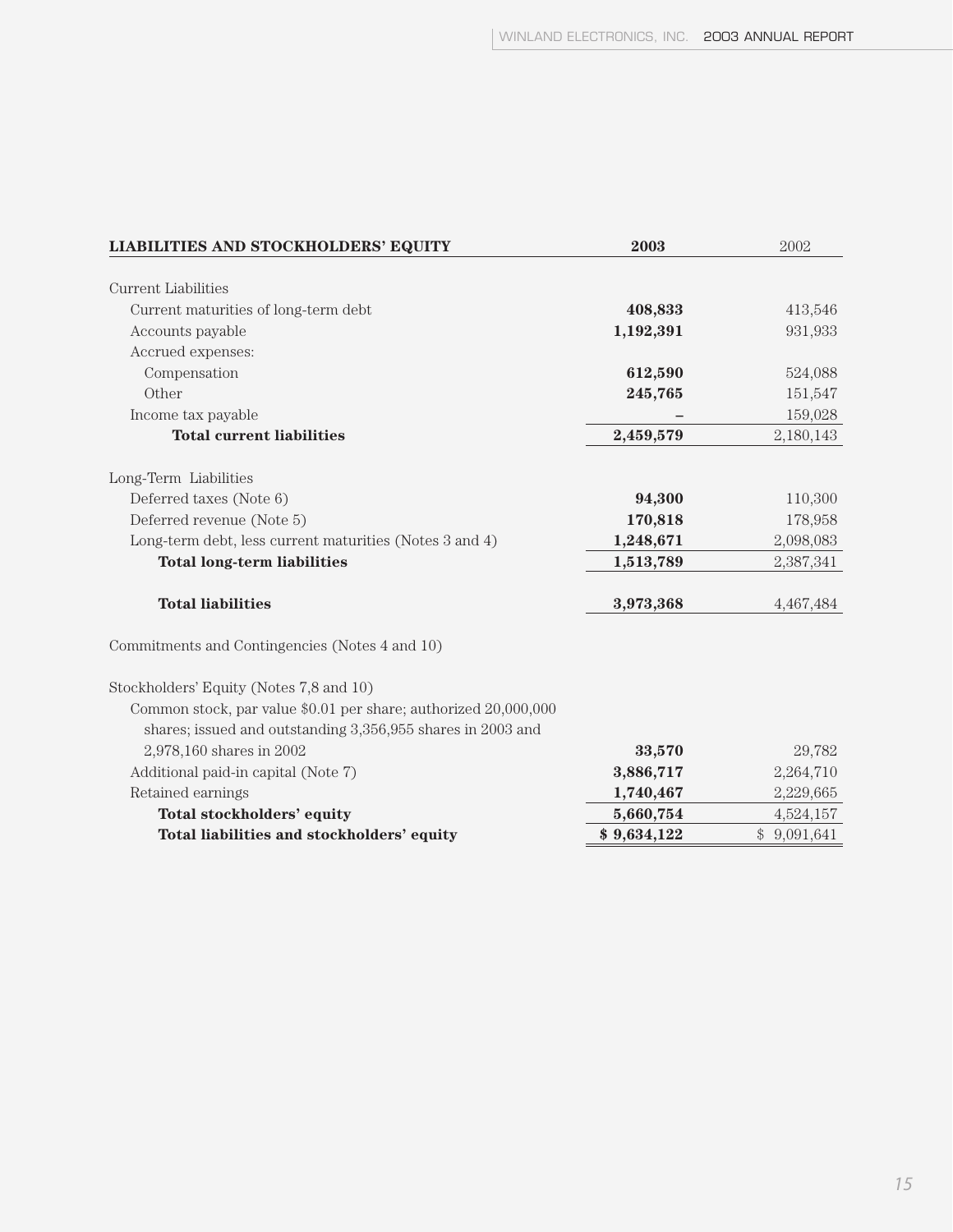# STATEMENTS OF INCOME

Years Ended December 31, 2003 and 2002

|                                                       | 2003                   | 2002             |            |
|-------------------------------------------------------|------------------------|------------------|------------|
| Net sales (Note 9)                                    | \$19,464,121           | \$<br>18,097,465 |            |
| Cost of sales                                         | 14,399,790             | 13,802,351       |            |
| Gross profit                                          | 5,064,331              |                  | 4,295,114  |
| Operating expenses:                                   |                        |                  |            |
| General and administrative                            | 1,515,200              |                  | 1,268,955  |
| Research and development                              | 718,650                |                  | 671,930    |
| Sales and marketing                                   | 992,361                |                  | 899,539    |
|                                                       | 3,226,211              |                  | 2,840,424  |
| <b>Operating income</b>                               | 1,838,120              |                  | 1,454,690  |
| Other income (expenses):                              |                        |                  |            |
| Interest expense                                      | (136, 944)             |                  | (249, 515) |
| Other, net                                            | 19,087                 |                  | 6,630      |
|                                                       | (117, 857)             |                  | (242, 885) |
| Income before income taxes                            | 1,720,263              |                  | 1,211,805  |
| Income tax expense (Note $6$ )                        | 672,000                |                  | 134,000    |
| Net income                                            | 1,048,263<br>$\bullet$ | $\$$             | 1,077,805  |
| Earnings (loss) per share data:                       |                        |                  |            |
| Basic                                                 | \$<br>0.32             | $\$\$            | 0.33       |
| Diluted                                               | 0.30                   |                  | 0.32       |
| Weighted-average number of common shares outstanding: |                        |                  |            |
| <b>Basic</b>                                          | 3,302,476              |                  | 2,262,720  |
| Diluted                                               | 3,484,841              |                  | 3,374,030  |
|                                                       |                        |                  |            |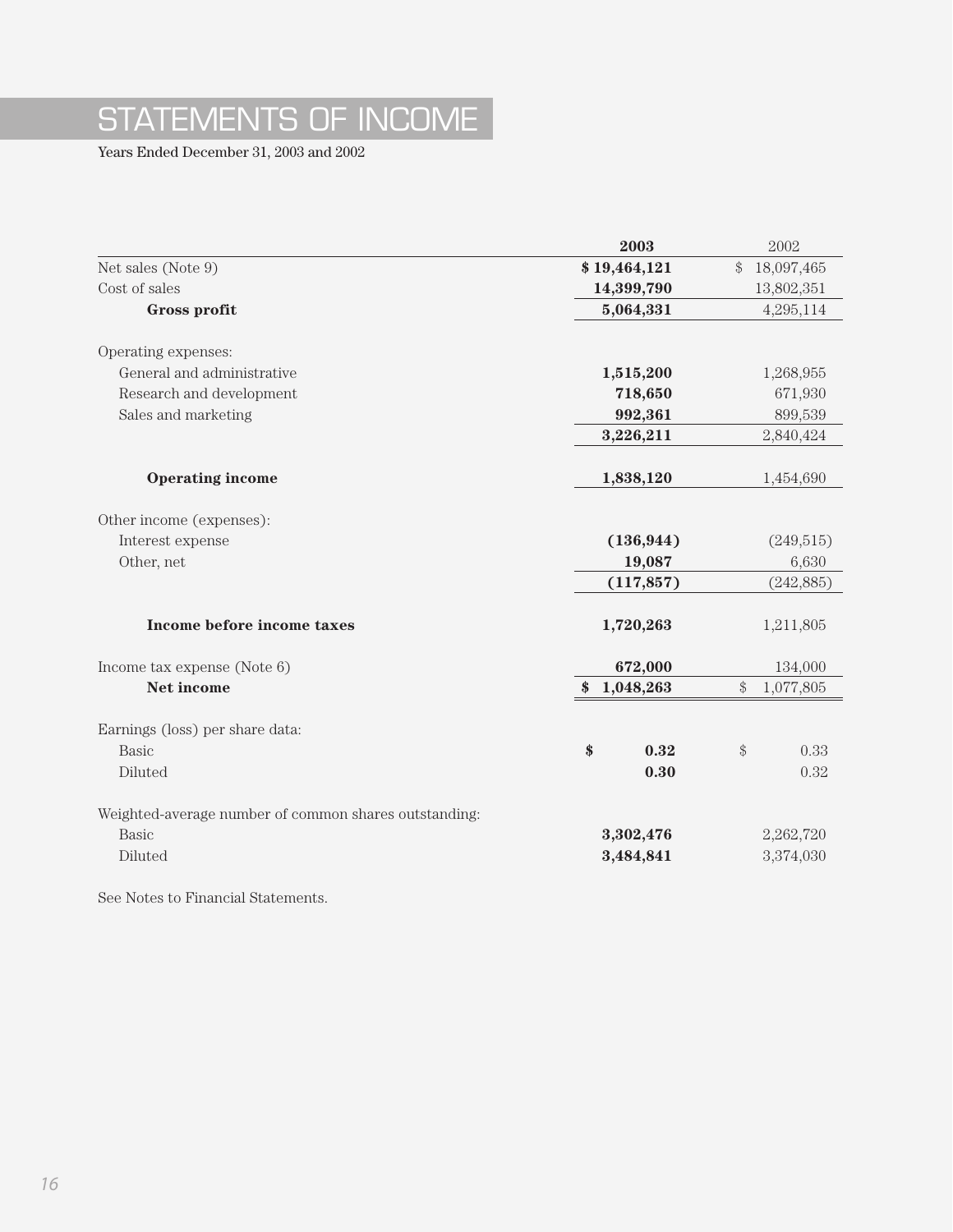## STATEMENTS OF CHANGES IN STOCKHOLDERS' EQUITY

Years Ended December 31, 2003 and 2002

|                                             |               |              | Additional  |             |             |
|---------------------------------------------|---------------|--------------|-------------|-------------|-------------|
|                                             |               | Common Stock | Paid-In     | Retained    |             |
|                                             | <b>Shares</b> | Amount       |             | Earnings    | Total       |
| Balance on December 31, 2001                | 2,959,842     | \$<br>29,598 | \$2,249,702 | \$1,151,860 | \$3,431,160 |
| Issuance of common stock in accordance with |               |              |             |             |             |
| employee stock purchase plan (Note 8)       | 10,894        | 110          | 11,332      |             | 11,442      |
| Issuance of common stock in accordance with |               |              |             |             |             |
| employee stock option plan (Note 7)         | 7,424         | 74           | 3,676       |             | 3,750       |
| Net income                                  |               |              |             | 1,077,805   | 1,077,805   |
| Balance on December 31, 2002                | 2,978,160     | 29,782       | 2,264,710   | 2,229,665   | 4,524,157   |
| Issuance of common stock in accordance with |               |              |             |             |             |
| employee stock purchase plan (Note 8)       | 11,946        | 119          | 18,006      |             | 18,125      |
| Issuance of common stock in accordance with |               |              |             |             |             |
| employee stock option plan (Note 7)         | 62,454        | 625          | 26,672      |             | 27,297      |
| Warrants issued for services (Note 7)       |               |              | 43,178      |             | 43,178      |
| Stock dividend (Note 1)                     | 304,395       | 3,044        | 1,534,151   | (1,537,195) |             |
| Cash dividend on fractional shares          |               |              |             | (266)       | (266)       |
| Net income                                  |               |              |             | 1,048,263   | 1,048,263   |
| <b>Balance on December 31, 2003</b>         | 3,356,955     | \$<br>33,570 | \$3,886,717 | \$1,740,467 | \$5,660,754 |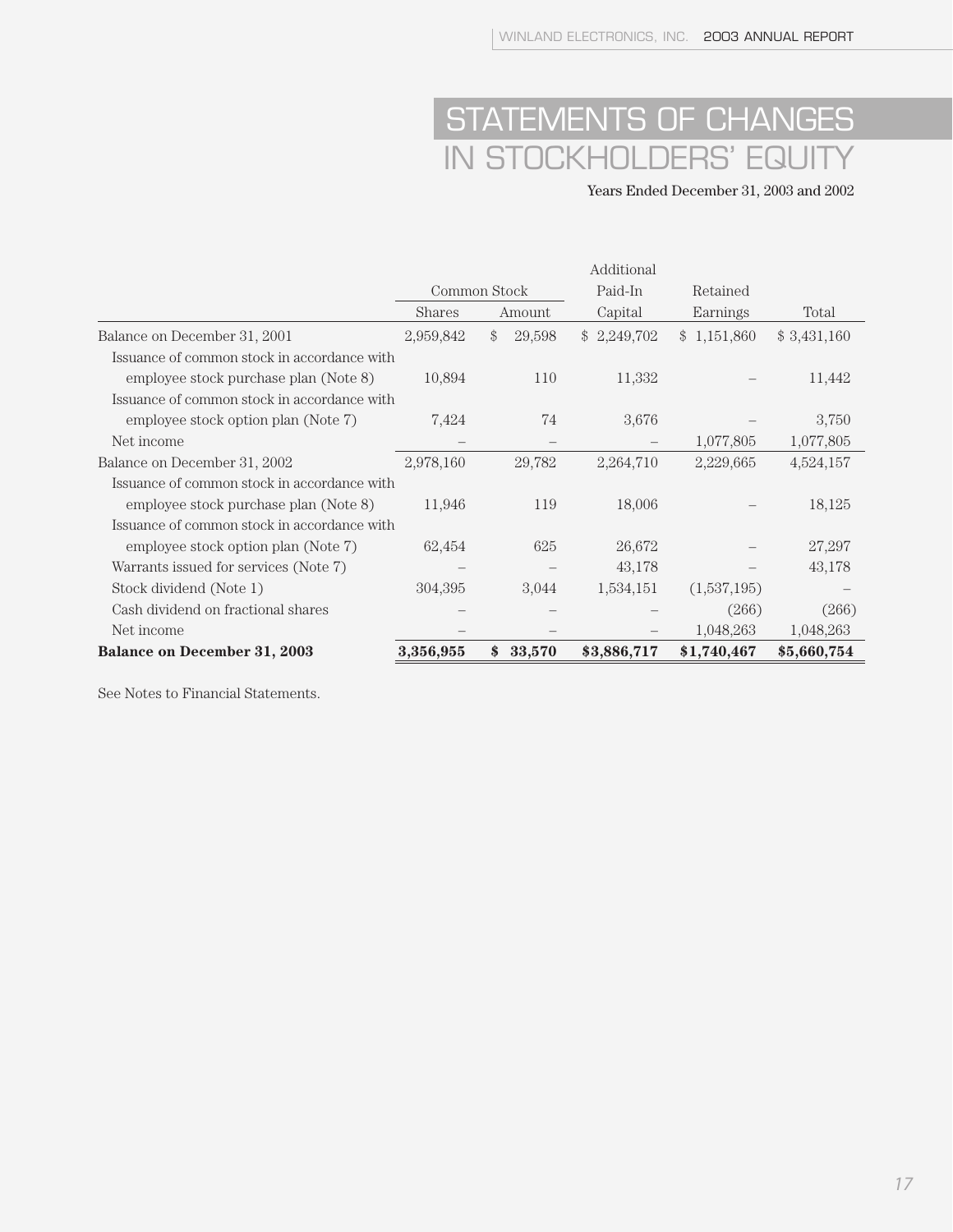## STATEMENTS OF CASH FLOWS

Years Ended December 31, 2003 and 2002

|                                                                     |    | 2003       |       | 2002        |
|---------------------------------------------------------------------|----|------------|-------|-------------|
| Cash Flows From Operating Activities                                |    |            |       |             |
| Net income                                                          | S  | 1,048,263  | $\$\$ | 1,077,805   |
| Adjustments to reconcile net income (loss) to net cash provided by  |    |            |       |             |
| operating activities:                                               |    |            |       |             |
| Depreciation and amortization                                       |    | 717,866    |       | 736,162     |
| Loss on disposal of equipment                                       |    | 1,139      |       | 5,333       |
| Investor relations expense, warrants issued                         |    | 18,617     |       |             |
| Deferred taxes                                                      |    | 100,800    |       | (186,000)   |
| Changes in assets and liabilities:                                  |    |            |       |             |
| Accounts receivable                                                 |    | (163, 459) |       | (97,561)    |
| Income tax receivable                                               |    | (138, 234) |       | 177,000     |
| Inventories                                                         |    | (49, 491)  |       | 628,083     |
| Prepaid expenses and other assets                                   |    | (25, 682)  |       | (44, 844)   |
| Accounts payable                                                    |    | 260,192    |       | 548         |
| Accrued expenses, including deferred revenue                        |    | 174,579    |       | 309,723     |
| Income tax payable                                                  |    | (159, 028) |       | 159,028     |
| Net cash provided by operating activities                           |    | 1,785,562  |       | 2,765,278   |
|                                                                     |    |            |       |             |
| Cash Flows From Investing Activities                                |    |            |       |             |
| Purchases of property and equipment                                 |    | (257, 501) |       | (23, 912)   |
| Net cash used in investing activities                               |    | (257, 501) |       | (23, 912)   |
|                                                                     |    |            |       |             |
| Cash Flows From Financing Activities                                |    |            |       |             |
| Net payments on revolving credit agreement                          |    |            |       | (1,981,501) |
| Principal payments on long-term borrowings,                         |    |            |       |             |
| including capital lease obligations                                 |    | (854, 125) |       | (482, 105)  |
| Proceeds from issuance of common stock                              |    | 45,422     |       | 15,192      |
| Net cash used in financing activities                               |    | (808, 703) |       | (2,448,415) |
|                                                                     |    |            |       |             |
| Net increase in cash                                                |    | 719,358    |       | 292,951     |
|                                                                     |    |            |       |             |
| Cash                                                                |    |            |       |             |
| Beginning of year                                                   |    | 692,700    |       | 399,749     |
| End of year                                                         |    | 1,412,058  | \$    | 692,700     |
|                                                                     |    |            |       |             |
| Supplemental Disclosures of Cash Flow Information                   |    |            |       |             |
| Cash payments for (receipts of):                                    |    |            |       |             |
| Interest                                                            | \$ | 136,285    | \$    | 249,424     |
| Income taxes, net                                                   |    | 911,721    |       | (15,835)    |
|                                                                     |    |            |       |             |
| Supplemental Schedule of Noncash Investing and Financing Activities |    |            |       |             |
| Cash dividend to be paid included in accounts payable               | \$ | 266        | \$    |             |
| Warrants issued in connection with investor relations services      |    |            |       |             |
| to be provided                                                      | \$ | 43,178     | \$    |             |
| Capital lease obligations incurred for the use of equipment         | \$ |            | \$    | 67,500      |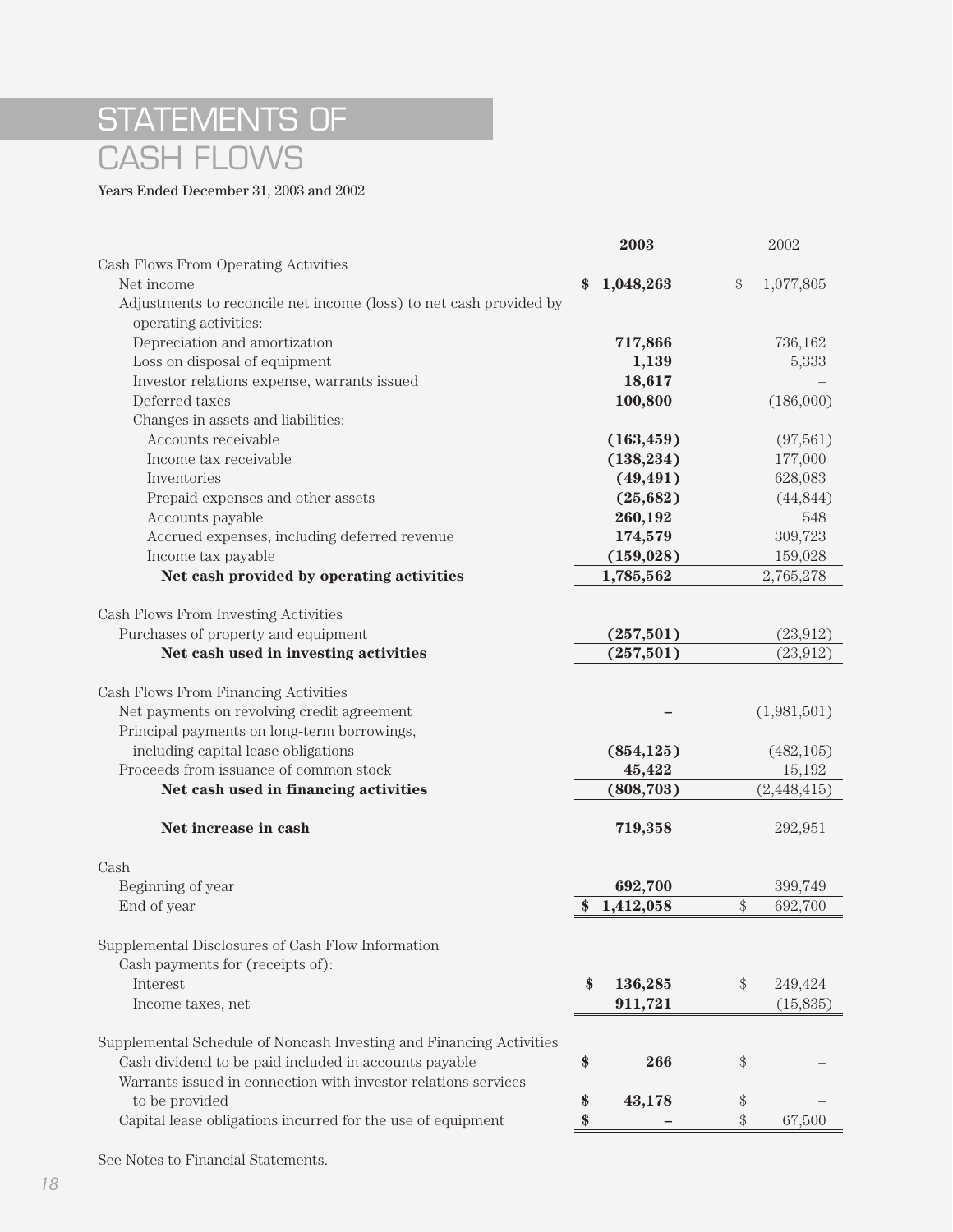#### **Note 1. Nature of Business and Significant Accounting Policies**

**Nature of business:** The Company operates in one business segment, which includes the design and manufacture of electronic control devices. Sales are to customers located primarily in the upper Midwest, and credit is granted based upon the credit policies of the Company.

A summary of the Company's significant accounting policies follows:

**Use of estimates:** The preparation of financial statements in conformity with accounting principles generally accepted in the United States of America requires management to make estimates and assumptions that affect the reported amounts of assets and liabilities and disclosures of contingent assets and liabilities at the date of the financial statements and the reported amounts of revenues and expenses during the reporting period. Actual results could differ from such estimates.

**Revenue recognition:** Revenue from product sales is recognized when shipped, FOB shipping point. Shipping and handling charges billed to customers are included in net sales, and shipping and handling costs incurred by the Company are included in cost of goods sold.

**Cash:** The Company maintains its cash in bank deposit accounts which, at times, may exceed federally insured limits. The Company has not experienced any losses in such accounts.

**Trade receivables:** Trade receivables are carried at original invoice amount less an estimate made for doubtful receivables based on a review of all outstanding amounts on a monthly basis. Management determines the allowance for doubtful accounts by regularly evaluating individual customer receivables and considering a customer's financial condition and credit history, and current economic conditions. Trade receivables are written off when deemed uncollectible. Recoveries of trade receivables previously written off are recorded when received.

**Inventories:** Inventories are stated at the lower of cost (first-in, first-out method) or market.

**Patents and trademarks:** Patents and trademarks are stated at cost and are being amortized using the straight-line method over their economic useful lives. Amortization expense included in the statements of income for the years ended December 31, 2003 and 2002, was approximately \$400 each year. Approximate amortization for 2004 will be \$174.

**Depreciation:** It is the Company's policy to include depreciation expense on assets acquired under capital leases with depreciation expense on owned assets. Depreciation is computed using the straight-line method based on the estimated useful lives of the various assets or capital lease term, as follows:

|                                | Years     |
|--------------------------------|-----------|
| Land improvements              | $17 - 20$ |
| <b>Building</b>                | $39 - 40$ |
| Machinery and equipment        | $5 - 7$   |
| Data processing equipment      | $3 - 7$   |
| Office furniture and equipment | $3 - 7$   |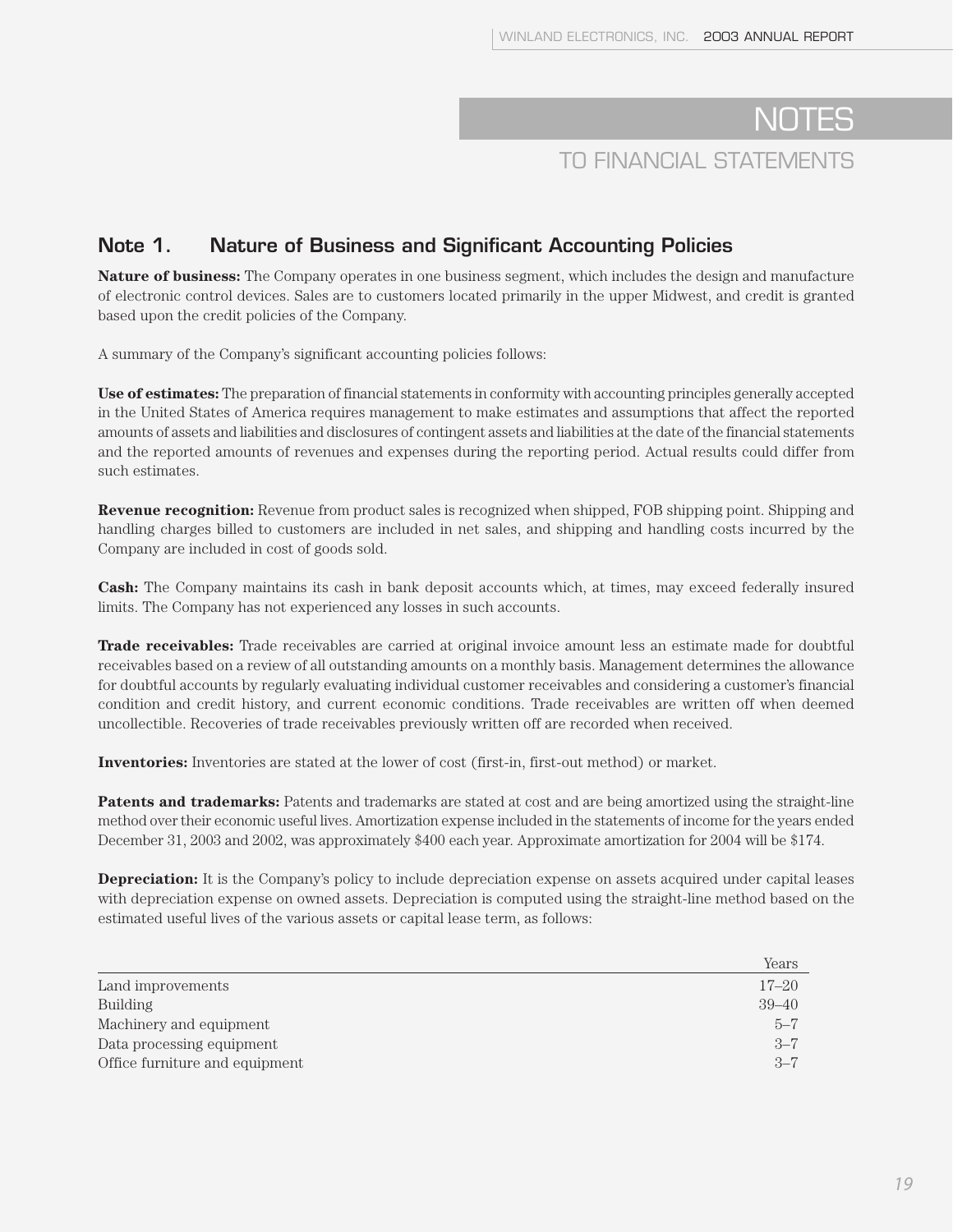#### **Note 1. Nature of Business and Significant Accounting Policies (Continued)**

**Long-lived assets:** The Company reviews its long-lived assets and intangibles periodically to determine potential impairment by comparing the carrying value of the long-lived assets with the estimated future cash flows expected to result from the use of the assets, including cash flows from disposition. Should the sum of the expected future cash flows be less than the carrying value, the Company would recognize an impairment loss. An impairment loss would be measured by comparing the amount by which the carrying value exceeds the fair value of the long-lived assets and intangibles. There were no impairment losses recognized in 2003 and 2002.

**Product warranties:** The Company provides a limited warranty for a period of one year for its products. The Company's standard warranties require the Company to repair or replace defective products during such warranty period at no cost to the customer. The Company estimates the costs that may be incurred under its basic limited warranty and records a liability in the amount of such costs at the time product revenue is recognized. Factors that affect the Company's warranty liability include the number of units sold, historical and anticipated rates of warranty claims, and cost per claim. The Company periodically assesses the adequacy of its recorded warranty liabilities and adjusts the amounts as necessary. The Company utilizes historical trends and actuarial analysis tools to assist in determining the appropriate loss reserve levels.

Changes in the Company's warranty liability, which is included in other accruals on the balance sheets, during the period are approximately as follows:

|          |      | 2002      |
|----------|------|-----------|
| 95,000   |      | 25,000    |
| 141,000  |      | 194,000   |
| (90,000) |      | (118,000) |
| (15,000) |      | (6,000)   |
| 131,000  |      | 95,000    |
|          | 2003 |           |

**Income taxes:** Deferred taxes are provided on an asset and liability method whereby deferred tax assets are recognized for deductible temporary differences and operating loss and tax credit carryforwards, and deferred tax liabilities are recognized for taxable temporary differences. Temporary differences are the differences between the reported amounts of assets and liabilities and their tax basis. Deferred tax assets are reduced by a valuation allowance when, in the opinion of management, it is more likely than not that some portion or all of the deferred tax assets will not be realized. Deferred tax assets and liabilities are adjusted for the effects of changes in tax laws and rates on the date of enactment.

Investment tax credits, research and development credits, and job credits are accounted for by the flow-through method, whereby they reduce income taxes currently payable and the provision for income taxes in the period the assets giving rise to the credits are placed in service. To the extent such credits are not currently utilized on the Company's tax return, deferred tax assets, subject to considerations about the need for a valuation allowance, are recognized for the carryforward amount.

**Fair value of financial instruments:** Management estimates that the carrying value of long-term debt approximates fair value, estimated based on interest rates for the same or similar debt offered to the Company having the same or similar remaining maturities and collateral requirements. The carrying value of all other financial instruments approximates fair value due to the short-term nature of the instruments.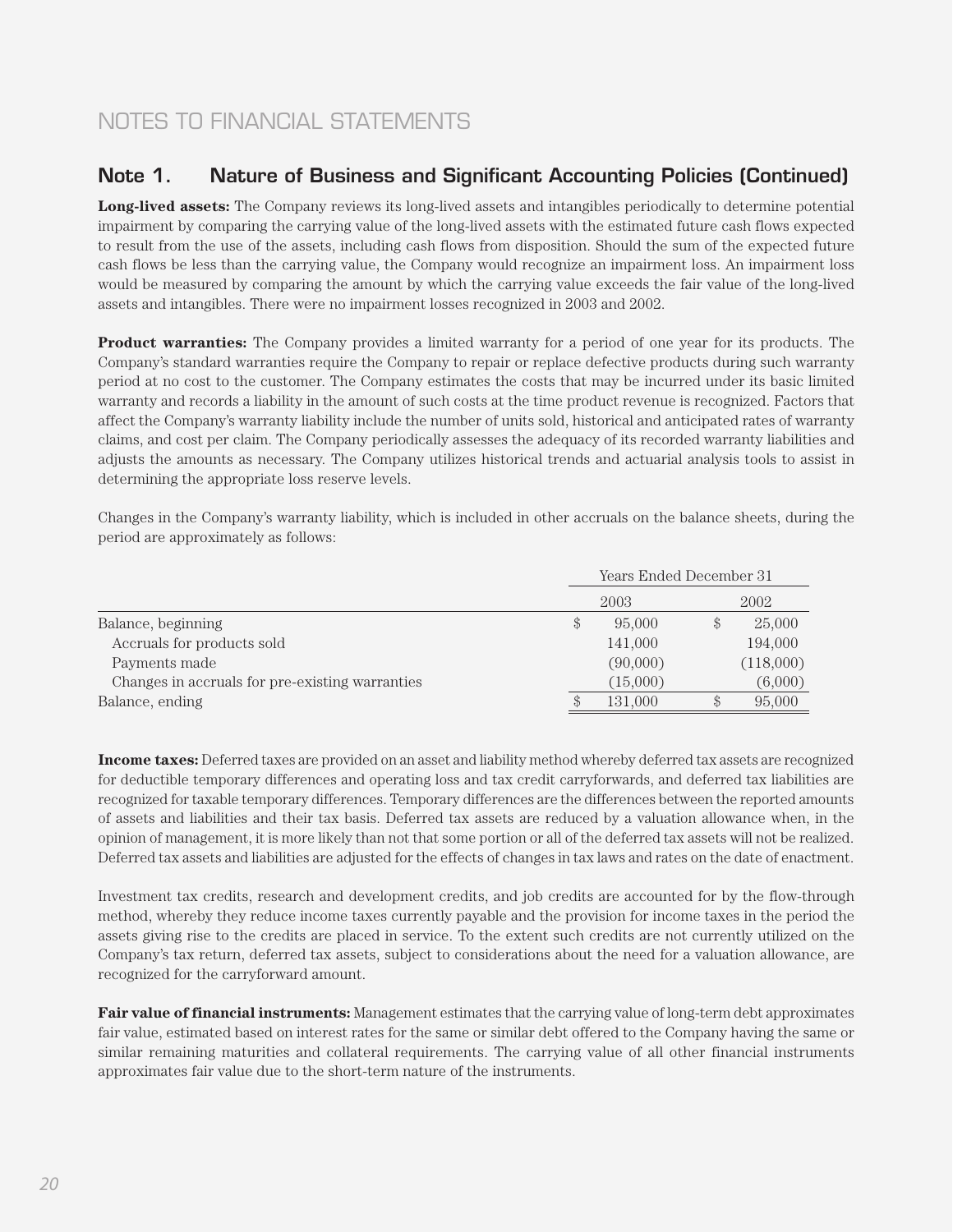#### **Note 1. Nature of Business and Significant Accounting Policies (Continued)**

**Stock dividend:** On December 18, 2003, the Company declared a stock dividend of 1 share of common stock for every 10 shares outstanding as of December 19, 2003. Fractional shares were not issued, resulting in a liability of \$266, which was included in accounts payable at December 31, 2003. All share and per share amounts, including stock options and warrants, have been restated to reflect the stock dividend.

**Earnings per share:** Basic earnings per share is computed by dividing net earnings by the weighted-average number of common shares outstanding during the period. Diluted earnings per share is computed by dividing net earnings by the weighted-average number of common shares outstanding during the period, including potentially dilutive shares such as the options and warrants to purchase shares of common stock at various amounts per share (see Note 7) . The dilutive effect of the additional shares for the years ended December 31, 2003 and 2002, was to increase the weighted-average shares outstanding by 182,365 and 113,310 respectively.

**Employee stock plans:** At December 31, 2003, the Company has a stock-based compensation plan, which is described more fully in Note 7. The Company accounts for this plan under the recognition and measurement principles of APB Opinion No. 25, *Accounting for Stock Issued to Employees*, and related interpretations. Accordingly, no stock-based employee compensation cost has been recognized, as all options granted under this plan had an exercise price equal to the market value of the underlying common stock on the date of grant. The following table illustrates the effect on net income and earnings per share had compensation cost for the stock-based compensation plan been determined based on the grant date fair values of awards (the method described in FASB Statement No. 123, *Accounting for Stock-Based Compensation*):

|                                                                          | Years Ended December 31 |            |               |           |
|--------------------------------------------------------------------------|-------------------------|------------|---------------|-----------|
|                                                                          |                         | 2003       |               | 2002      |
| Net income (loss):                                                       |                         |            |               |           |
| As reported                                                              | $\mathcal{S}$           | 1,048,263  | $\mathcal{S}$ | 1,077,805 |
| Deduct total stock-based employee compensation expense determined        |                         |            |               |           |
| under fair value-based method for all awards, net of related tax effects |                         | (104, 276) |               | (96,209)  |
| Pro forma                                                                |                         | 943,987    | \$            | 981,596   |
| Basic earnings per share:                                                |                         |            |               |           |
| As reported                                                              | \$                      | 0.32       | \$            | 0.33      |
| Pro forma                                                                |                         | 0.29       |               | 0.30      |
| Diluted earnings per share:                                              |                         |            |               |           |
| As reported                                                              |                         | 0.30       |               | 0.32      |
| Pro forma                                                                |                         | 0.27       |               | 0.29      |

The pro forma effect on earnings in 2003 and 2002 is not representative of the pro forma effect in future years because options and warrants vest over several years, and additional awards are generally made each year.

**Research and development expense:** The Company expenses research and development costs as incurred. Research and development expenses of \$718,650 and \$671,930 were charged to operations during the years ended December 31, 2003 and 2002, respectively.

**Reclassifications:** Certain 2002 expenses have been reclassified to be in conformity with the 2003 presentation. These reclassifications had no effect on previously reported net income.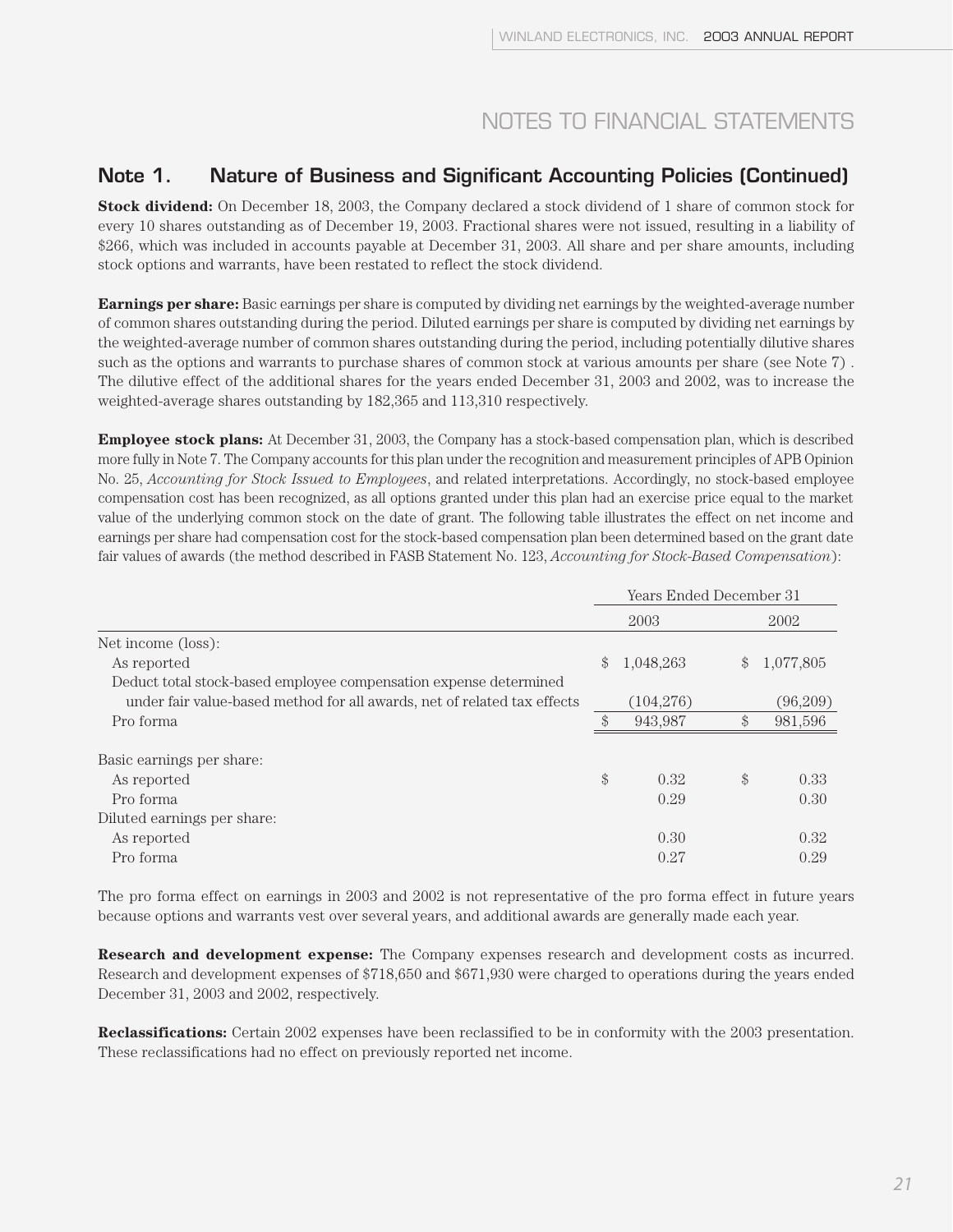#### **Note 2. Inventories**

The components of inventories at December 31, 2003 and 2002, are as follows:

|                      | December 31 |           |    |           |
|----------------------|-------------|-----------|----|-----------|
|                      |             | 2003      |    | 2002      |
| Raw materials        | \$          | 1,091,213 | \$ | 1,462,315 |
| Work in progress     |             | 146,307   |    | 138,663   |
| Finished goods       |             | 786,615   |    | 395,666   |
| Obsolescence reserve |             | (163,000) |    | (185,000) |
| Total                | \$          | 1,861,135 |    | 1,811,644 |

#### **Note 3. Financing Arrangement and Long-Term Debt**

**Financing arrangement:** The Company has a \$2,500,000 revolving line-of-credit agreement which expires on June 28, 2004, if not renewed. Advances are due on demand, are secured by substantially all assets of the Company, and are subject to a defined borrowing base equal to 75 percent of qualified accounts receivable, 50 percent of qualified inventories, and 25 percent of net book value of unencumbered equipment. Interest on advances is at the prime rate (4 percent at December 31, 2003) and is due monthly. There were no advances outstanding on the revolving line of credit at December 31, 2003 and 2002. (a)

**Long-term debt:** The following is a summary of long-term debt:

|                                                                                                                                                                                            | December 31     |                            |
|--------------------------------------------------------------------------------------------------------------------------------------------------------------------------------------------|-----------------|----------------------------|
|                                                                                                                                                                                            | 2003            | 2002                       |
| 6.941% note payable, due in monthly installments of \$15,221,<br>including interest, to January 1, 2005, when the remaining<br>balance is payable, secured by property and equipment (a)   | \$<br>904,234   | 1,019,731<br>$\mathcal{S}$ |
| 4% note payable, due in monthly installments of \$3,698, including<br>interest, to January 1, 2005, when the remaining balance is                                                          |                 |                            |
| payable, secured by property and equipment<br>6% note payable, due in monthly installments of \$1,665, including                                                                           | 239,295         | 273,363                    |
| interest, to November 2009, secured by building<br>Capital lease obligations, due in various monthly installments, with<br>interest ranging from 5.44% to 9.30%, to November 2006, secured | 98,152          | 111,799                    |
| by equipment (Note 4)                                                                                                                                                                      | 415,823         | 641,765                    |
| 8.25% note payable, paid in full during 2003                                                                                                                                               |                 | 464,973                    |
|                                                                                                                                                                                            | 1,657,504       | 2,511,631                  |
| Less current maturities                                                                                                                                                                    | 408,833         | 413,546                    |
| Total long-term debt                                                                                                                                                                       | \$<br>1,248,671 | \$<br>2,098,085            |

(a) These agreements contain certain reporting and operating covenants. The Company was in violation of the capital expenditure covenant, for which a waiver was obtained on January 2, 2004.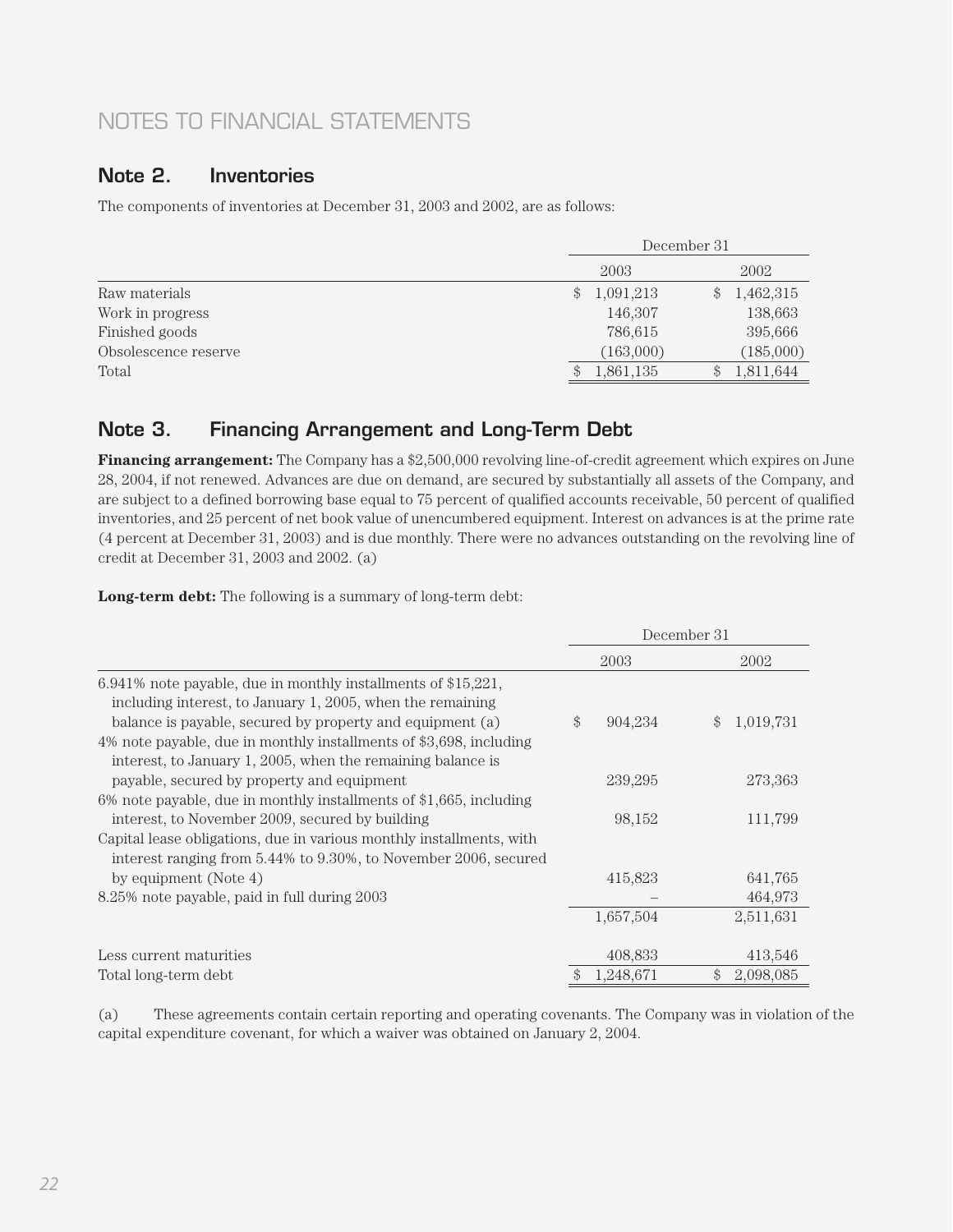#### **Note 3. Financing Arrangement and Long-Term Debt (Continued)**

Approximate maturities of long-term debt for years subsequent to December 31, 2003, are as follows:

| 2004       | 409,000            |
|------------|--------------------|
| 2005       | 1,098,000          |
| 2006       | 98,000             |
| 2007       | 17,000             |
| 2008       | 18,000             |
| Thereafter | 18,000             |
| Total      | 1,658,000<br>$\$\$ |

#### **Note 4. Commitments and Contingencies**

Capital leases: The Company is leasing certain equipment under capital leases. The cost and accumulated depreciation of assets acquired under capital leases at December 31, 2003 and 2002, are as follows:

|                                          | 2003                       | 2002        |
|------------------------------------------|----------------------------|-------------|
| Cost                                     | 1,417,078<br>$\mathcal{S}$ | \$1,417,078 |
| Accumulated depreciation                 | 1,003,508                  | 806.471     |
| Net leased property under capital leases | 413.570                    | 610.607     |

The future minimum lease payments under capital leases and the aggregate present value of the net minimum lease payments at December 31, 2003, are approximately as follows:

| 2004                                                                     | 268,000 |
|--------------------------------------------------------------------------|---------|
| 2005                                                                     | 112,000 |
| 2006                                                                     | 85,000  |
| Total minimum lease payments                                             | 466,000 |
|                                                                          |         |
| Less amount representing interest                                        | 50,000  |
| Present value of net minimum lease payments (included in long-term debt) | 416,000 |

**Operating leases:** The Company leased certain equipment and vehicles under noncancelable operating leases through October 2003. The Company was responsible for all repairs and maintenance, insurance and other related expenses in connection with these leases. There are no future minimum annual lease payments under these operating leases as of December 31, 2003.

Rental and other related expenses for the above leases for the years ended December 31, 2003 and 2002, were approximately \$25,000 and \$37,000, respectively.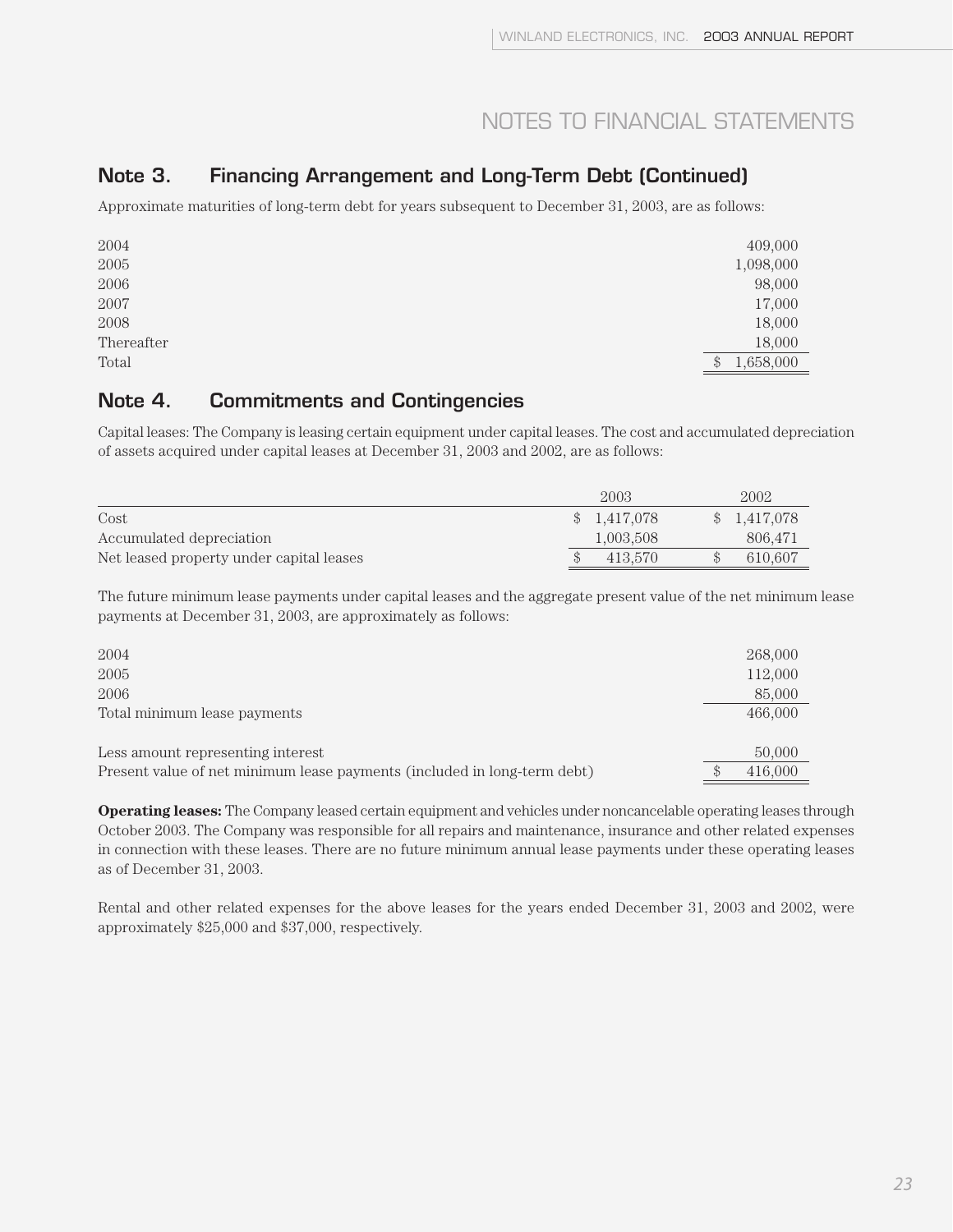#### **Note 5. Deferred Revenue**

During 1994, the Company and the city of Mankato entered into a tax increment financing agreement for the construction of the Company's operating facility. In connection with this agreement, the city donated land improvements with a fair value of \$270,009. The fair value of land improvements donated was accounted for as deferred revenue and is being amortized over 39 years, which is the life of the building.

#### **Note 6. Income Taxes**

Components of the provision for (benefits of) income taxes are as follows:

|                   |               | December 31 |  |           |
|-------------------|---------------|-------------|--|-----------|
|                   |               | 2003        |  | 2002      |
| Currently payable | $\mathcal{S}$ | 571,200     |  | 320,000   |
| Deferred          |               | 100,800     |  | (186,000) |
|                   | S             | 672,000     |  | 134,000   |

The statutory income tax rate reconciliation to the effective rate is as follows:

|                                         | December 31 |          |  |
|-----------------------------------------|-------------|----------|--|
|                                         | 2003        | 2002     |  |
| Statutory U.S. income tax rate          | 35 %        | 35 %     |  |
| State taxes, net of federal tax effect  | 6 %         | 2 %      |  |
| Tax benefit of tax credit carryforwards | $(6)$ %     | $(18)\%$ |  |
| Deductible expenses                     | $4\%$       | $-$ %    |  |
| Valuation allowance                     | $-$ %       | $(8)\%$  |  |
| Effective income tax rate               | 39 %        | 11 %     |  |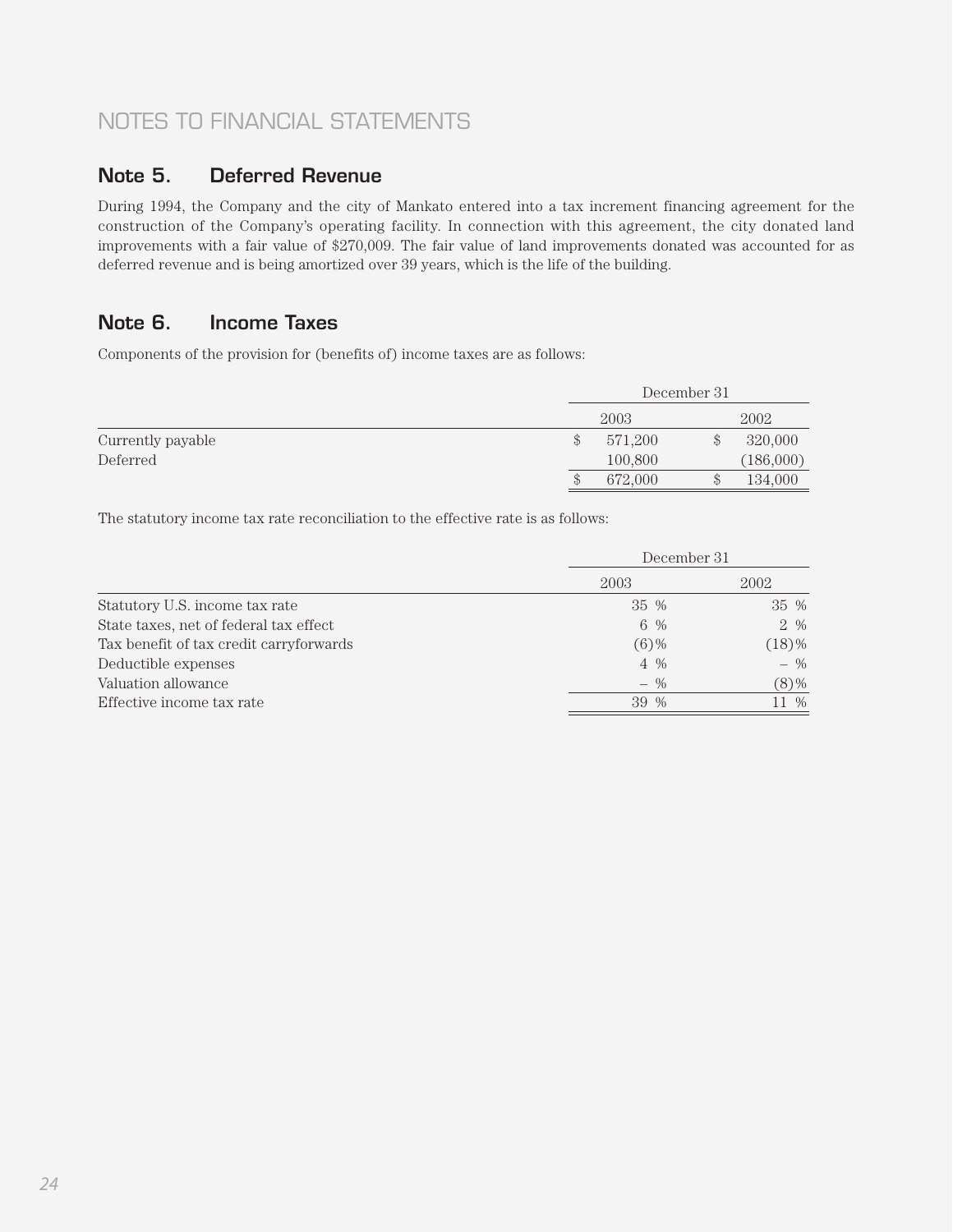#### **Note 6. Income Taxes (Continued)**

Net deferred tax assets consist of the following components as of December 31, 2003 and 2002:

|                                 |        | December 31 |    |         |  |
|---------------------------------|--------|-------------|----|---------|--|
|                                 |        | 2003        |    | 2002    |  |
| Deferred tax assets:            |        |             |    |         |  |
| Inventory                       | $\$\,$ | 81,900      | \$ | 91,100  |  |
| Allowance for doubtful accounts |        | 7,400       |    | 3,700   |  |
| Tax credit carryforwards        |        |             |    | 91,900  |  |
| Accrued expenses                |        | 125,100     |    | 108,300 |  |
| Other                           |        | 5,600       |    | 1,300   |  |
|                                 |        | 220,000     |    | 296,300 |  |
| Deferred tax liabilities:       |        |             |    |         |  |
| Property and equipment          |        | 94,300      |    | 110,300 |  |
| Prepaid expenses                |        | 40,500      |    |         |  |
|                                 |        | 134,800     |    | 110,300 |  |
| Net deferred tax assets         | \$     | 85,200      | \$ | 186,000 |  |

The deferred tax amounts mentioned above have been classified on the accompanying balance sheets as of December 31, 2003 and 2002 as follows:

|                        | December 31   |  |           |
|------------------------|---------------|--|-----------|
|                        | 2003          |  | 2002      |
| Current assets         | \$<br>179.500 |  | 296,300   |
| Noncurrent liabilities | (94,300)      |  | (110,300) |
|                        | \$<br>85,200  |  | 186,000   |

During the year ended December 31, 2001, the Company recorded a valuation allowance of \$315,200. The valuation allowance was established by management due to the difficulties in predicting when the net deferred tax assets would be utilized and the amount of future taxable income that may be generated. Realization of deferred tax assets is dependent on future taxable income during the period that deductible temporary differences and carryforwards are to be available to reduce taxable income. In 2002, the Company eliminated the previously recorded valuation allowance, as in the opinion of management it was more likely than not that the deferred income tax assets would be realized due to future profitability.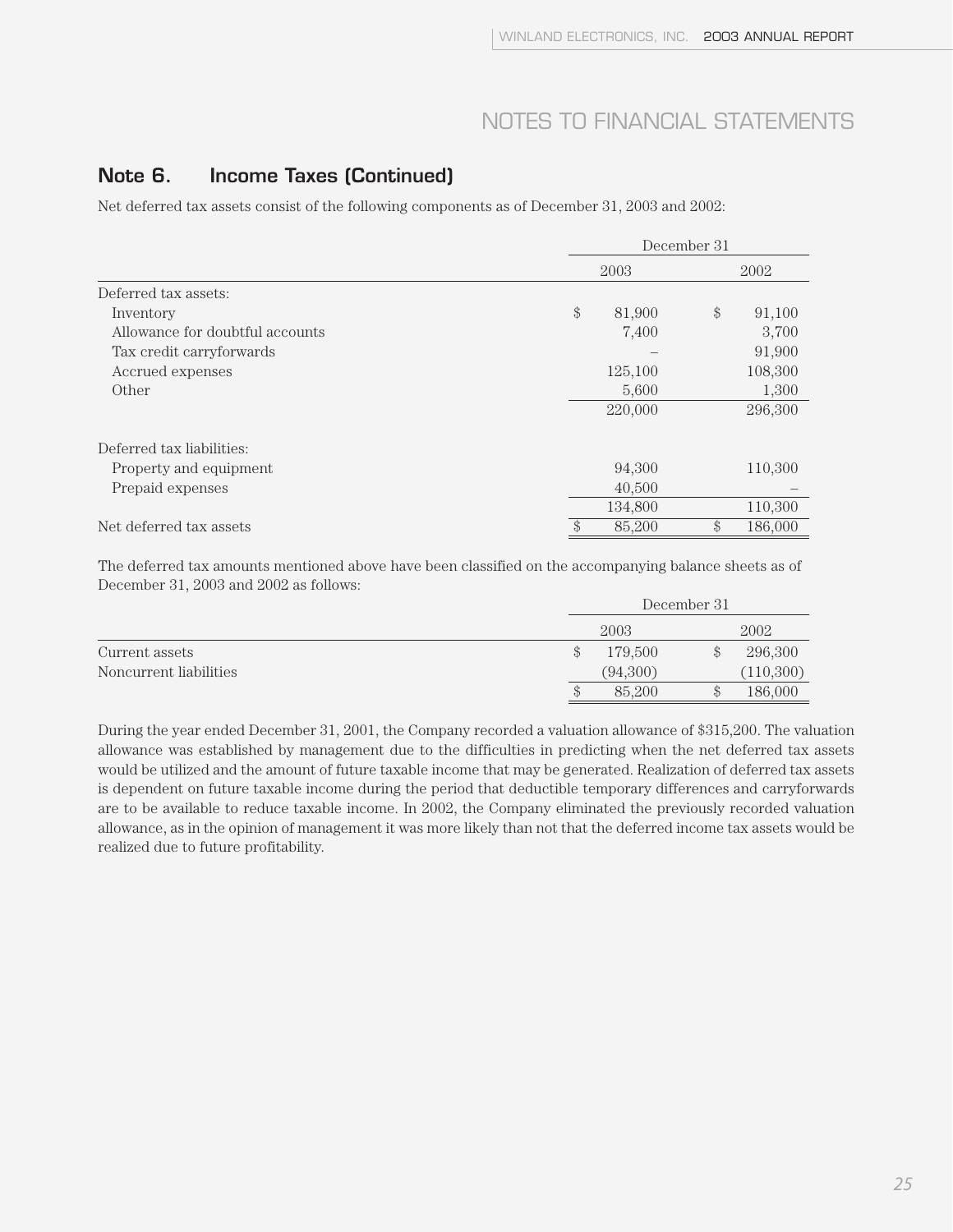#### **Note 7. Stock-Based Compensation Plans**

**Warrants:** On February 19, 2003, the Company granted to Hayden Communications, Inc., an investor relations firm, warrants to purchase 36,000 shares of common stock. Warrants to purchase 1,500 shares of common stock vest each month beginning March 19, 2003, and continuing during the two-year contractual period. The warrants' term will extend three years from the date of full vesting. The contract for services to be provided by Hayden Communications, Inc. does provide both parties with a cancellation right. Such a cancellation would limit the warrants to those vested up to the time of termination. On December 31, 2003, warrants to purchase 36,000 shares of common stock were outstanding, of which 10,500 shares were exercisable. The exercise price of such outstanding warrants is \$2.04 per share.

The warrants have been valued using the Black-Scholes pricing model. Because the contract can be terminated, the Company is reflecting the value of the warrants as a prepaid expense and amortizing the expense as investor relations expense over the life of the contract. In addition, the total value of the outstanding warrants, \$43,178, is reflected in the stockholders' equity section at December 31, 2003.

**Stock option plan:** The Company has reserved 825,000 common shares for issuance under qualified and nonqualified stock options for its key employees and directors. Option prices are the respective market values of the stock at the time the options were granted. Options become exercisable as determined at the date of grant by a committee of the Board of Directors. Options generally expire five years after the date of grant, unless an earlier expiration date is set at the time of grant.

As noted in Note 1, the Company has adopted the disclosure-only provisions of Statement of Financial Accounting Standards No. 123, *Accounting for Stock-Based Compensation.* Accordingly, the fair value of each option grant is estimated on the date of grant using the Black-Scholes option pricing model with the following weighted-average assumptions used for grants in 2003 and 2002:

|                                 |         | December 31 |  |  |
|---------------------------------|---------|-------------|--|--|
|                                 | 2003    | 2002        |  |  |
| Expected life of options        | 5 years | 5 years     |  |  |
| Expected dividend yield         | $0.0\%$ | $0.0\%$     |  |  |
| Expected stock price volatility | 68.6%   | 68.5%       |  |  |
| Risk-free interest rate         | 3.3%    | 3.0%        |  |  |

Additional information relating to all outstanding options as of December 31, 2003 and 2002, is as follows:

|                                                                                                                             |               | 2003 |           | 2002      |            |
|-----------------------------------------------------------------------------------------------------------------------------|---------------|------|-----------|-----------|------------|
|                                                                                                                             |               |      | Weighted- |           | Weighted-  |
|                                                                                                                             |               |      | Average   |           | Average    |
|                                                                                                                             |               |      | Exercise  |           | Exercise   |
|                                                                                                                             | <b>Shares</b> |      | Price     | Shares    | Price      |
| Options outstanding, beginning of year                                                                                      | 427,900       | \$   | 1.60      | 413.160   | \$<br>1.63 |
| Exercised                                                                                                                   | (105,823)     |      | 1.52      | (18,700)  | 1.41       |
| Expired                                                                                                                     | (42,900)      |      | 1.77      | (107,360) | 1.74       |
| Granted                                                                                                                     | 103.497       |      | 2.38      | 140,800   | 1.58       |
| Options outstanding, end of year                                                                                            | 382,674       | \$   | 1.81      | 427,900   | \$<br>1.60 |
| Weighted-average fair value of options granted<br>during the year, computed using the Black-Scholes<br>option pricing model |               | \$   | 1.40      |           | \$<br>0.60 |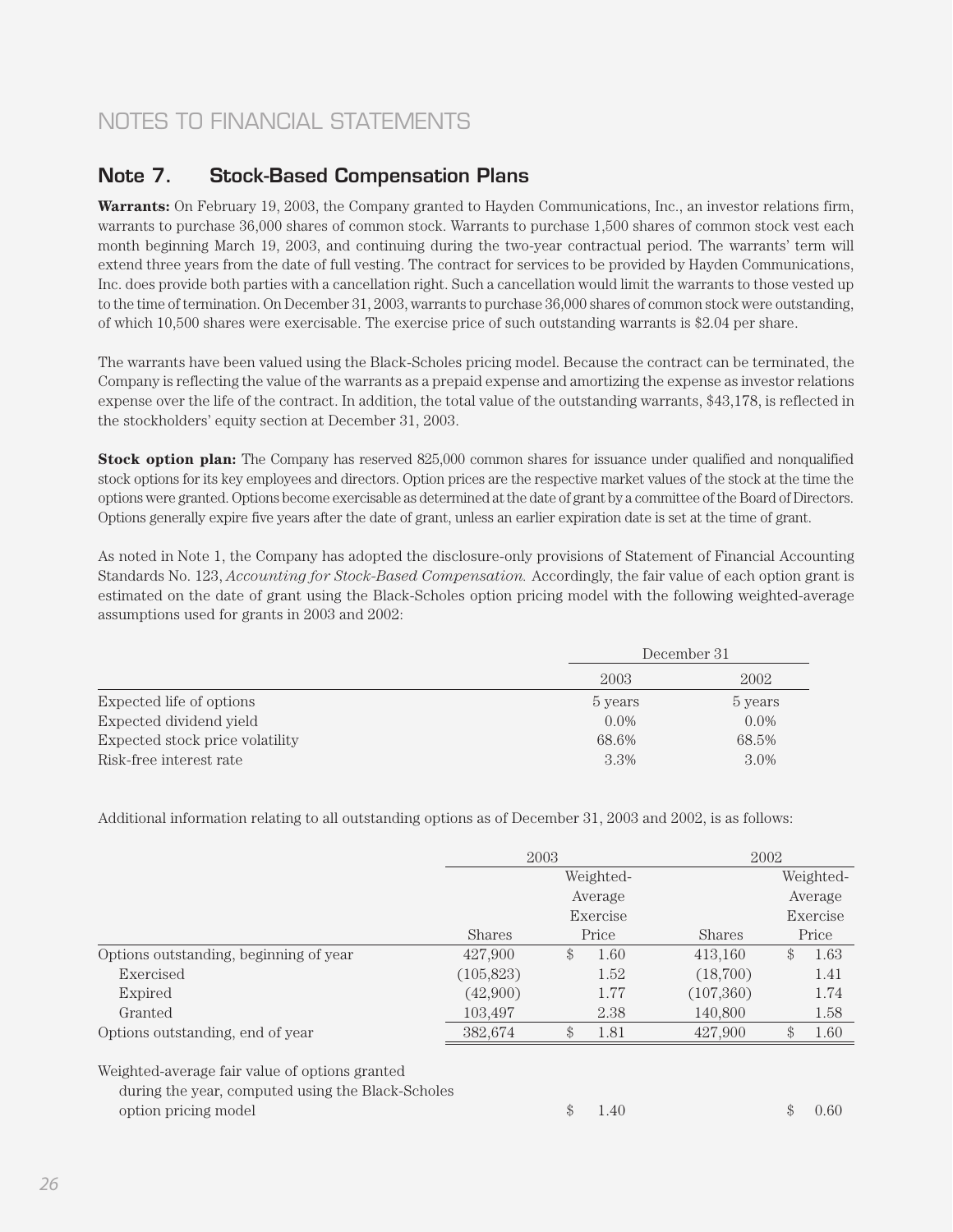#### **Note 7. Stock-Based Compensation Plans (Continued)**

The following table summarizes information about stock options outstanding at December 31, 2003:

|                           |           | <b>Options Outstanding</b> |               |      | Options Exercisable |    |           |
|---------------------------|-----------|----------------------------|---------------|------|---------------------|----|-----------|
|                           |           | Weighted-                  |               |      |                     |    |           |
|                           |           | Average                    | Weighted-     |      |                     |    | Weighted- |
|                           |           | Remaining                  | Average       |      |                     |    | Average   |
|                           | Number    | Contractual                | Exercise      |      | Number              |    | Exercise  |
| Range of Exercise Prices  | of Shares | Life (Years)               | Price         |      | of Shares           |    | Price     |
| $$0.48 \text{ to } $0.86$ | 57,640    | 3.3                        | $\mathcal{S}$ | 0.69 | 36,256              | \$ | 0.73      |
| $$1.14 \text{ to } $1.59$ | 86,900    | 3.2                        |               | 1.41 | 53,460              |    | 1.48      |
| \$1.82 to $$1.85$         | 73,935    | 2.7                        |               | 1.84 | 61,560              |    | 1.84      |
| \$2.05 to \$2.87          | 164,199   | 2.7                        |               | 2.41 | 158,639             |    | 2.39      |
|                           | 382,674   |                            | \$            | 1.81 | 309.915             | \$ | 1.93      |

At December 31, 2002, there were 289,740 options exercisable at a weighted-average exercise price of \$1.71.

#### **Note 8. Employee Benefit Plans**

**Pension plan:** The Company has a qualified defined contribution 401(k) profit-sharing plan for its employees who meet certain age and service requirements. Employees are allowed to make contributions up to 15 percent of their eligible compensation. The plan also provides for a company-sponsored match to be determined each year by the Board of Directors. The Company contributed approximately \$73,800 and \$65,200 to the plan for the years ended December 31, 2003 and 2002, respectively. In addition, the Company may make additional discretionary contributions to the plan to the extent authorized by the Board of Directors. There were no discretionary contributions to the plan for the years ended December 31, 2003 and 2002.

**Stock purchase plan:** The Company has adopted an employee stock purchase plan to provide substantially all employees an opportunity to purchase shares of its common stock through payroll deductions of up to 15 percent of eligible compensation. The plan provides for two annual six-month phases beginning January 1 and July 1, the grant dates. On June 30 and December 31, the exercise dates, participant account balances are used to purchase shares of stock at the lesser of 85 percent of the fair value of shares on the grant date or the exercise date. The employee stock purchase plan expires December 31, 2007. A total of 100,000 shares were originally available for purchase under the plan. There were 12,522 and 11,982 shares purchased under the plan for the years ended December 31, 2003 and 2002, respectively.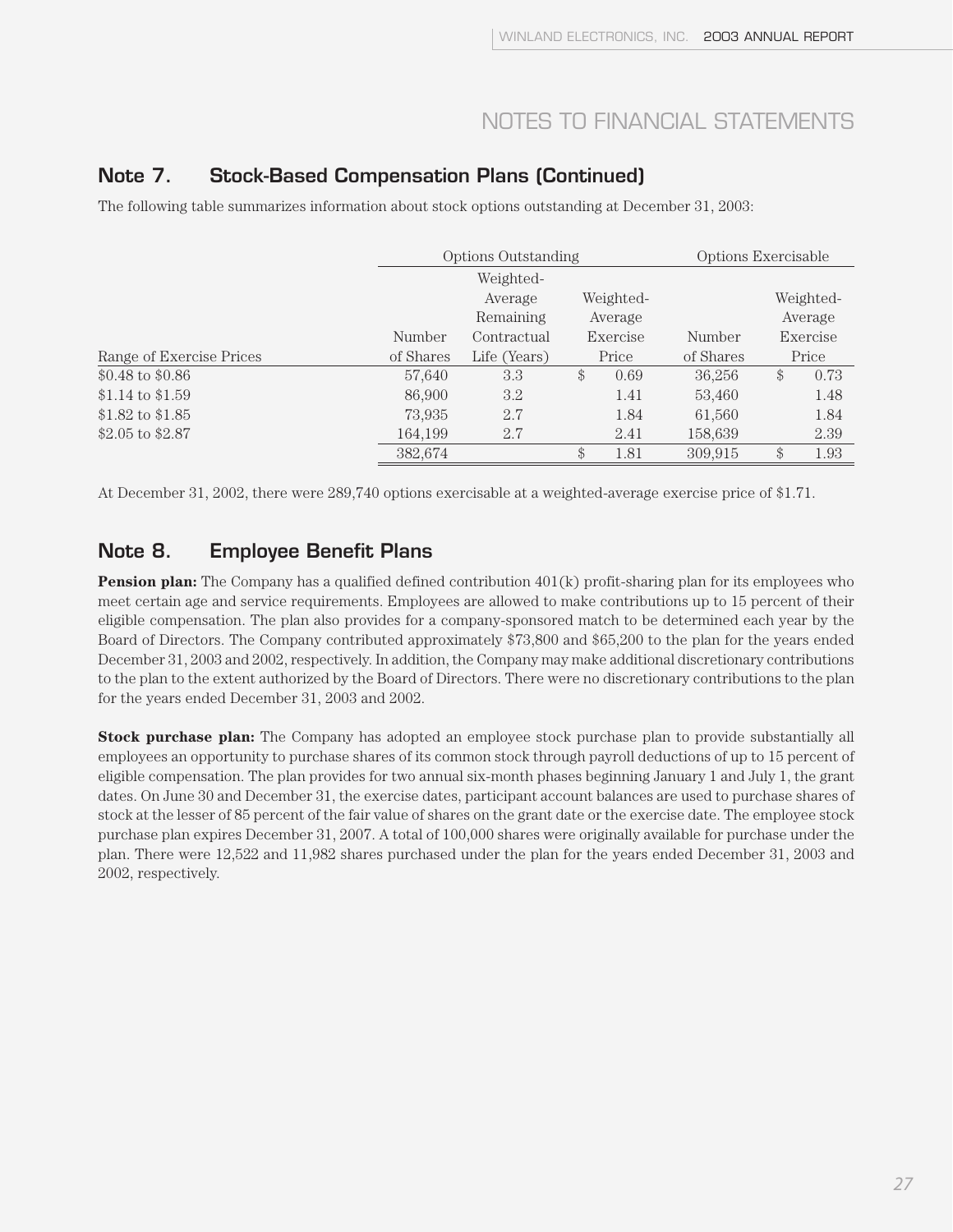#### **Note 9. Major Customers, International Sales and Enterprisewide Disclosures**

**Major customers:** The Company has customers which accounted for more than 10 percent of net sales for the years ended December 31, 2003 and 2002, as follows:

|                                                | 2003 | 2002 |
|------------------------------------------------|------|------|
| Sales percentage:                              |      |      |
| Customer A                                     | 55%  | 50%  |
| Customer B                                     | 13%  | 17%  |
| Accounts receivable percentage at December 31: |      |      |
| Customer A                                     | 46%  | 34%  |
| Customer B                                     | 6%   | 17%  |

**International sales:** Export sales to international customers for 2003 and 2002 were approximately \$330,000 and \$434,000, respectively. Accounts receivable from international customers were approximately \$77,000 and \$8,000 at December 31, 2003 and 2002, respectively.

**Enterprisewide disclosures:** The following table presents revenue from external customers for each of the Company's groups of products and services:

|                                                      |              | Years Ended December 31 |  |  |
|------------------------------------------------------|--------------|-------------------------|--|--|
|                                                      | 2003         | 2002                    |  |  |
| Proprietary products and services, primarily for the |              |                         |  |  |
| security/industrial, motor control and GPS market    | \$2,616,900  | \$2,709,200             |  |  |
| Electronic controls and assemblies for OEM customers | 16.847.200   | 15,388,300              |  |  |
|                                                      | \$19,464,100 | \$18,097,500            |  |  |

#### **Note 10. Shareholder Rights Plan**

On December 9, 2003, the Company's Board of Directors adopted a Shareholder Rights Plan. Under the plan, rights were constructively distributed as a dividend at the rate of one right for each share of common stock of the Company held by the shareholders of record as of the close of business on December 31, 2003. Each right entitles its holder to purchase onehundredth of a share of Series A Junior Participating Preferred Stock at an exercise price of \$36. The rights will only be exercisable if a person or group acquires, has the right to acquire, or has commenced a tender offer for 15 percent or more of the outstanding common stock. The rights are nonvoting, pay no dividends, expire on December 9, 2013, and may be redeemed by the Company for \$0.001 per right at any time before the 15th day (subject to adjustment) after a 15 percent position is acquired. The rights have no effect on earnings per share until they become exercisable.

After the rights are exercisable, if the Company is acquired in a merger or other business combination, or if 50 percent or more of the Company's assets are sold, each right will entitle its holder (other than the acquiring person or group) to purchase, at the then current exercise price, common stock of the acquiring entity having a value of twice the exercise price.

In connection with the adoption of the Shareholder Rights Plan, the Board of Directors has designated 60,000 shares of previously undesignated stock as Series A Junior Participating Preferred Stock. The shares have a par value of \$0.01 per share and a liquidation value equal to the greater of \$100 or 100 times the aggregate amount to be distributed per share to holders of common stock. Shares of Series A Junior Participating Preferred Stock are not convertible into shares of the Company's common stock. Each share of Series A Junior Participating Preferred Stock will be entitled to a minimum preferential quarterly dividend payment equal to the greater of \$1 per share or an aggregate dividend of 100 times the dividend declared per share of common stock. Each share of Series A Junior Participating Preferred Stock has 100 votes. In the event of any merger, consolidation or other transaction in which common stock is exchanged, each share of Series A Junior Participating Preferred Stock will be entitled to receive 100 times the amount received per share of common stock. There are no shares of Series A Junior Participating Preferred Stock outstanding.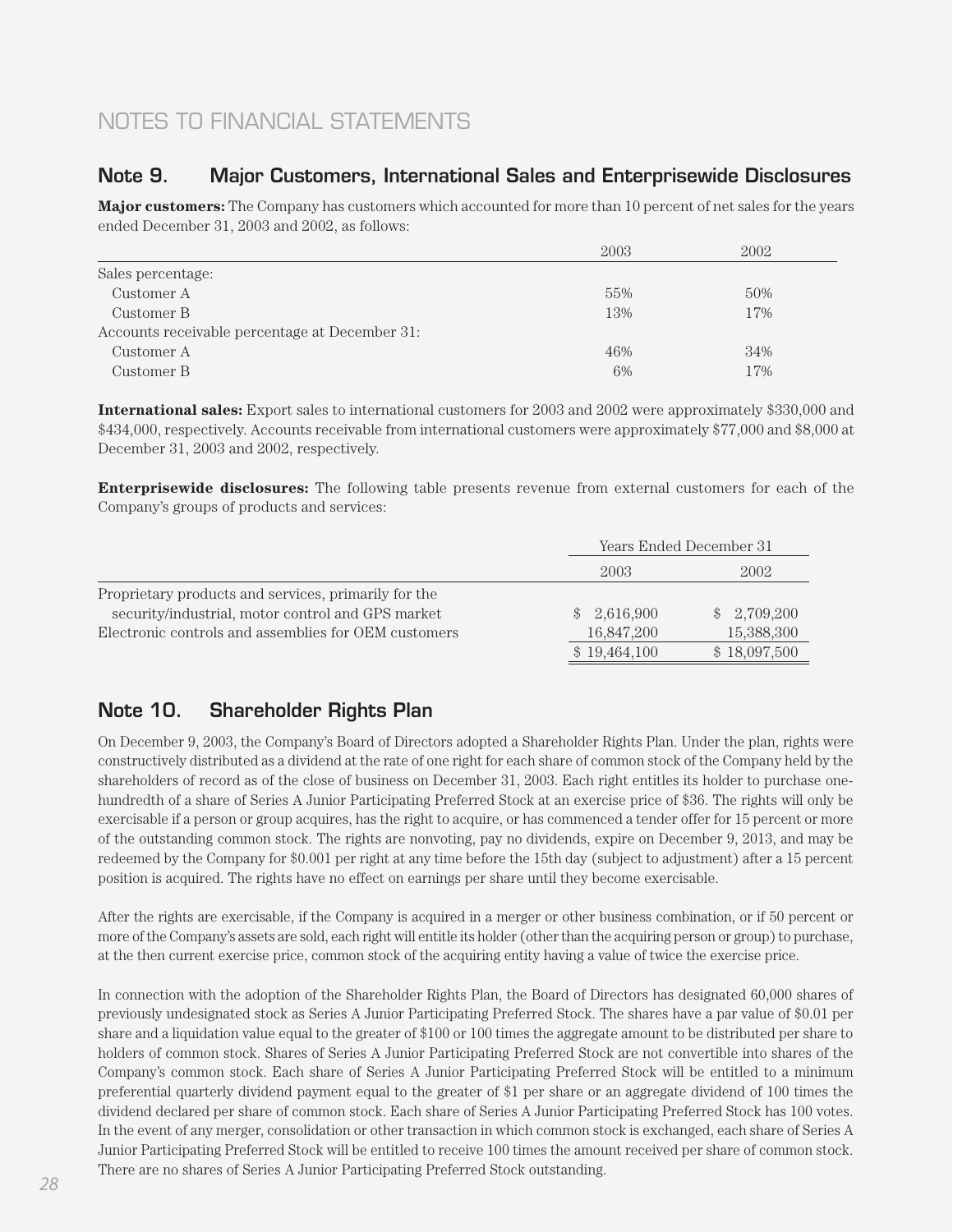



## WINLAND **AT A GLANCE**

- Established in 1972
- Public company in 1984 AMEX trading symbol:WEX
- In-house engineering staff for design, printed circuit board layout and continuation engineering services
- State-of-the-art, highly automated 58,000 square-foot production facility
- ISO 9001:2000 Registered ISO 13485:2003 Medical Registered
- Wide range of EMS customers in consumer products, computer hardware, industrial controls, utility equipment, wireless devices and medical instrumentation
- Proprietary standard products for the Environmental Security Market that monitor temperature, water, humidity, power, and vehicle detection